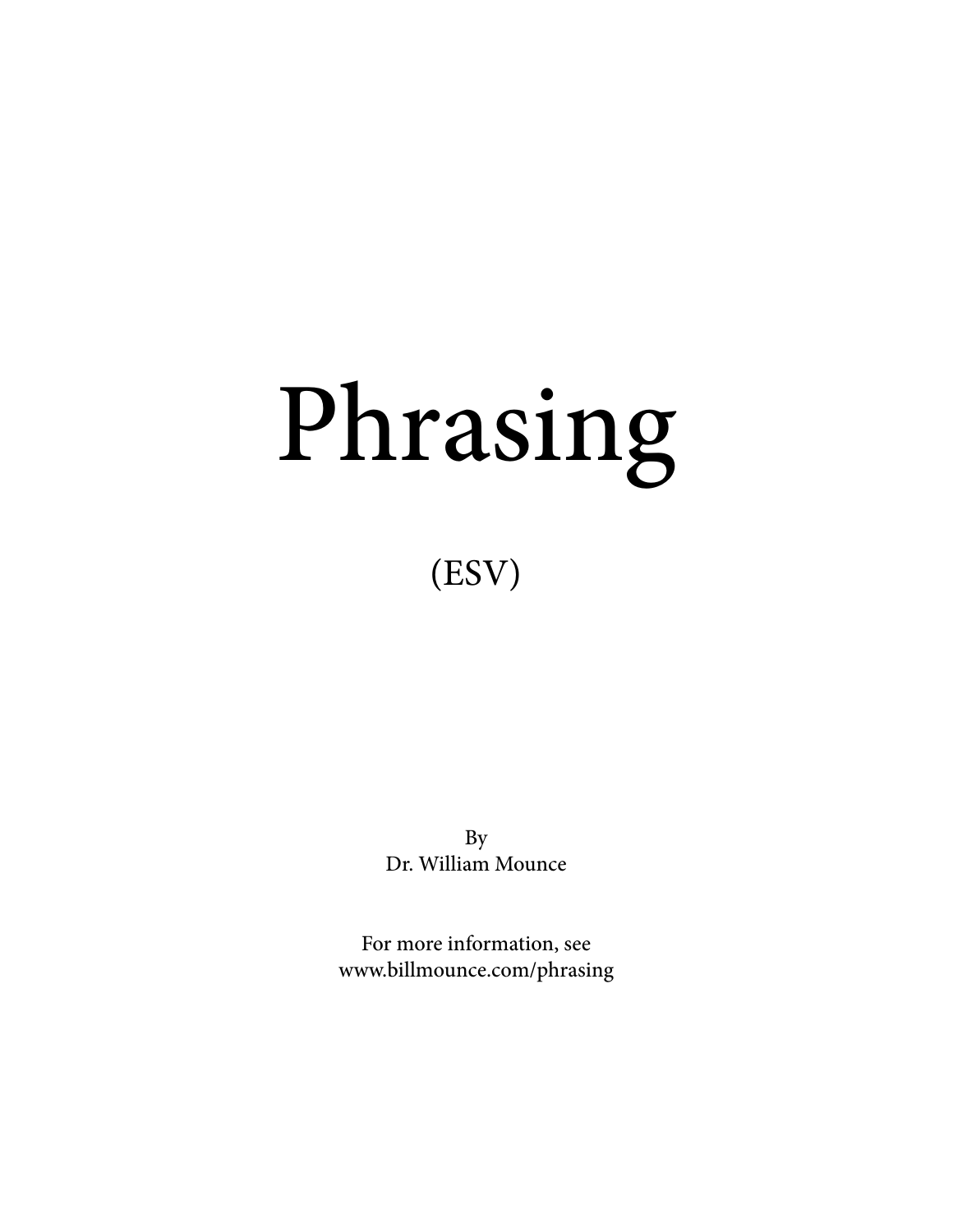## 1 Timothy 1:1-2

## **Writer**

1:1 Paul,

an apostle of Christ Jesus

by command of God our Savior and

of Christ Jesus our hope,

## **Recipient**

1:2 To Timothy,

my true child in the faith:

## **Greeting**

Grace, mercy, and peace from God the Father and

Christ Jesus our Lord.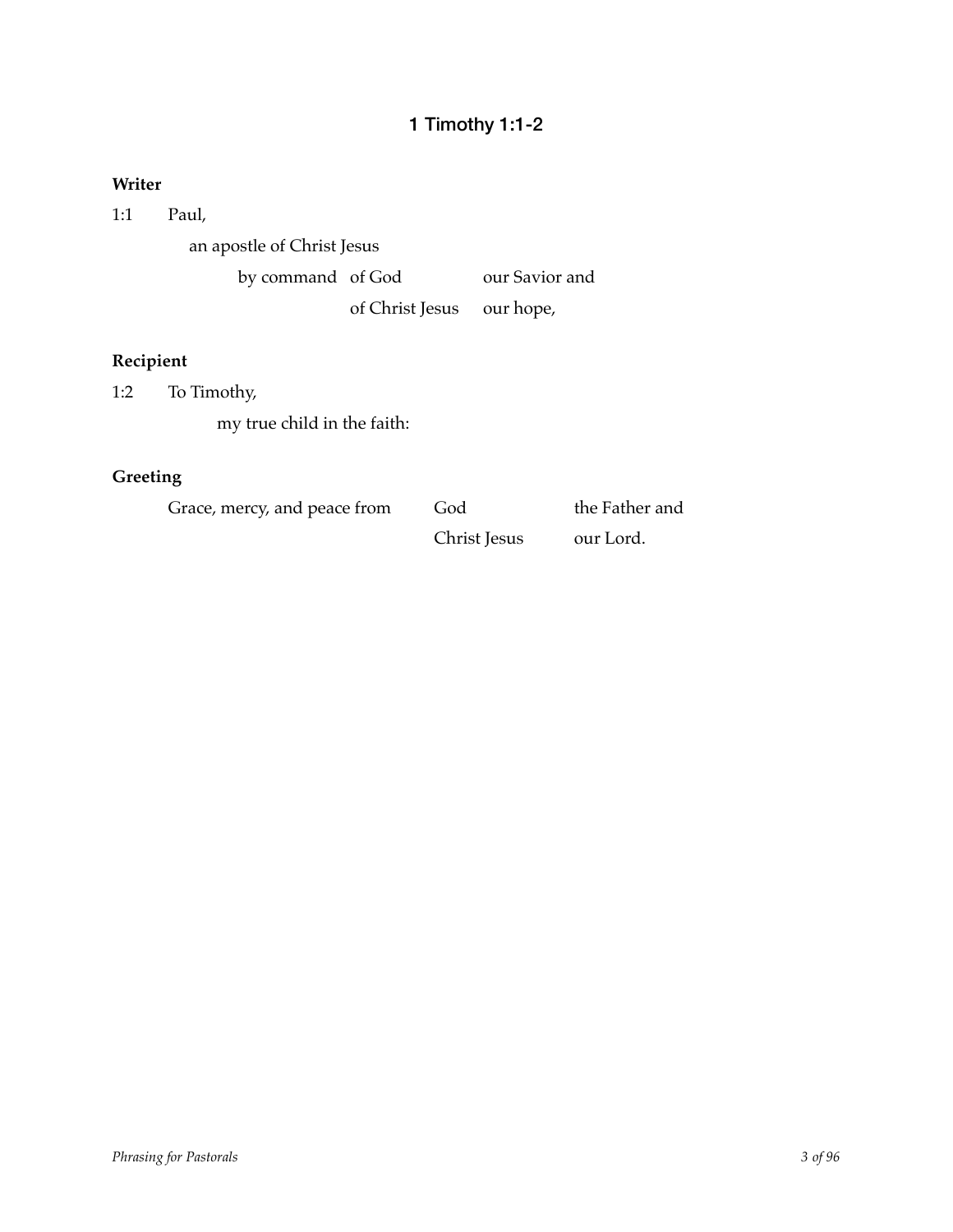## 1 Timothy 1:3-7

#### **Historical Situation**

1:3 As I urged you when I was going to Macedonia, remain at Ephesus

#### **Charge**

that you may charge certain persons

not to teach any different doctrine,

1:4 1:4 mor to devote themselves to myths and endless genealogies,

which promote speculations rather than

the stewardship from God that is by faith.

#### **Goal**

1:5 The aim of our charge is love that issues from a pure heart and a good conscience and a sincere faith. **Urgency** 1:6 Certain persons, by swerving from these, have wandered away into vain discussion, 1:7 **desiring to be teachers of the law,** without understanding either what they are saying or the things about which they make confident assertions.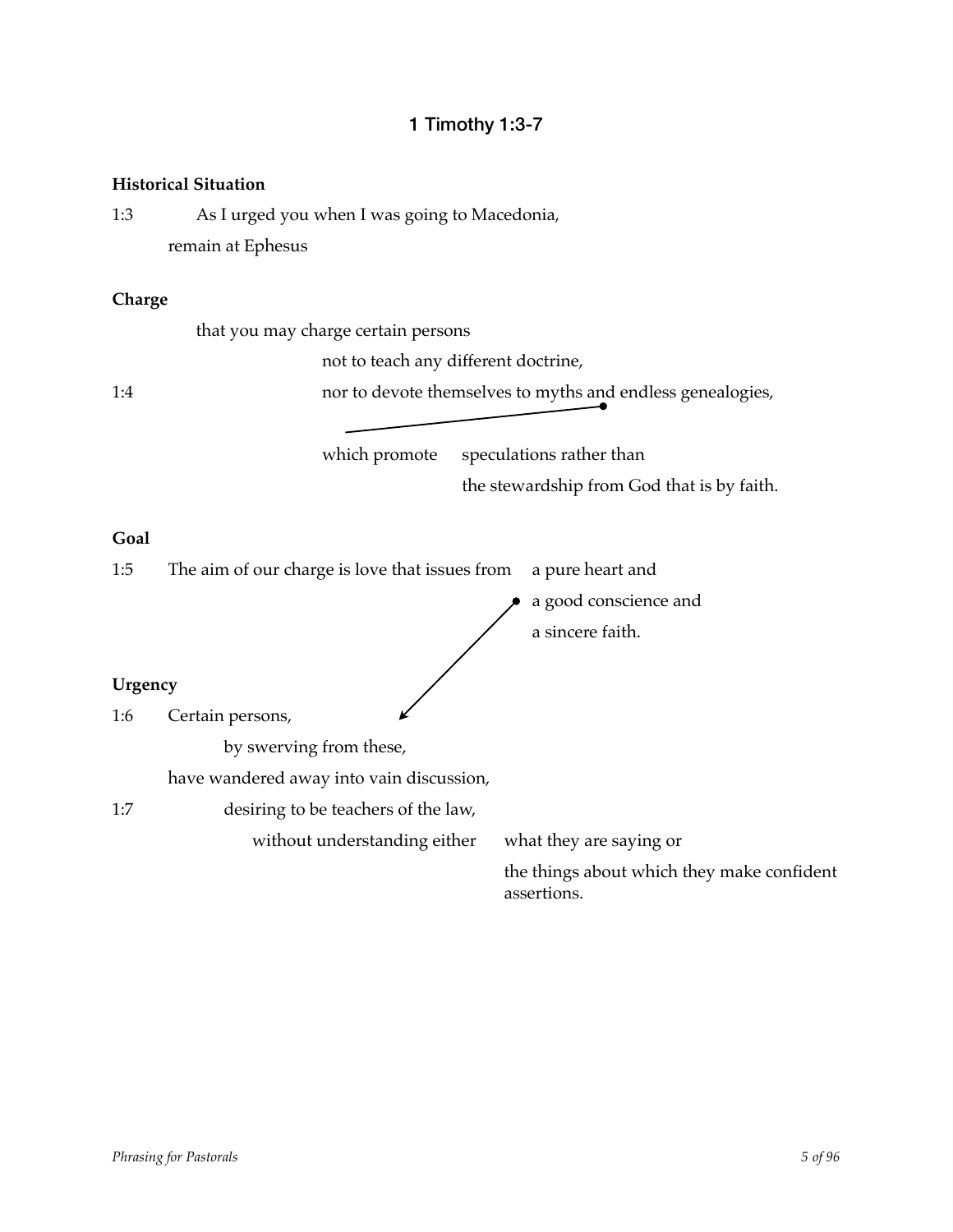## 1 Timothy 1:8-11

#### **Statement**

1:8! ! Now

we know that the law is good,

if one uses it lawfully,

## **Using the law lawfully**

1:9 **understanding this,** 

that the law is not laid down for the just

but

for the lawless and disobedient,

for the ungodly and sinners,

for the unholy and profane,

for those who strike their fathers and mothers,

for murderers,

1:10 the sexually immoral, men who practice homosexuality, enslavers,

liars, perjurers,

and

whatever else is contrary to sound doctrine,

1:11 **in accordance with the glorious gospel of the blessed God** 

with which I have been entrusted.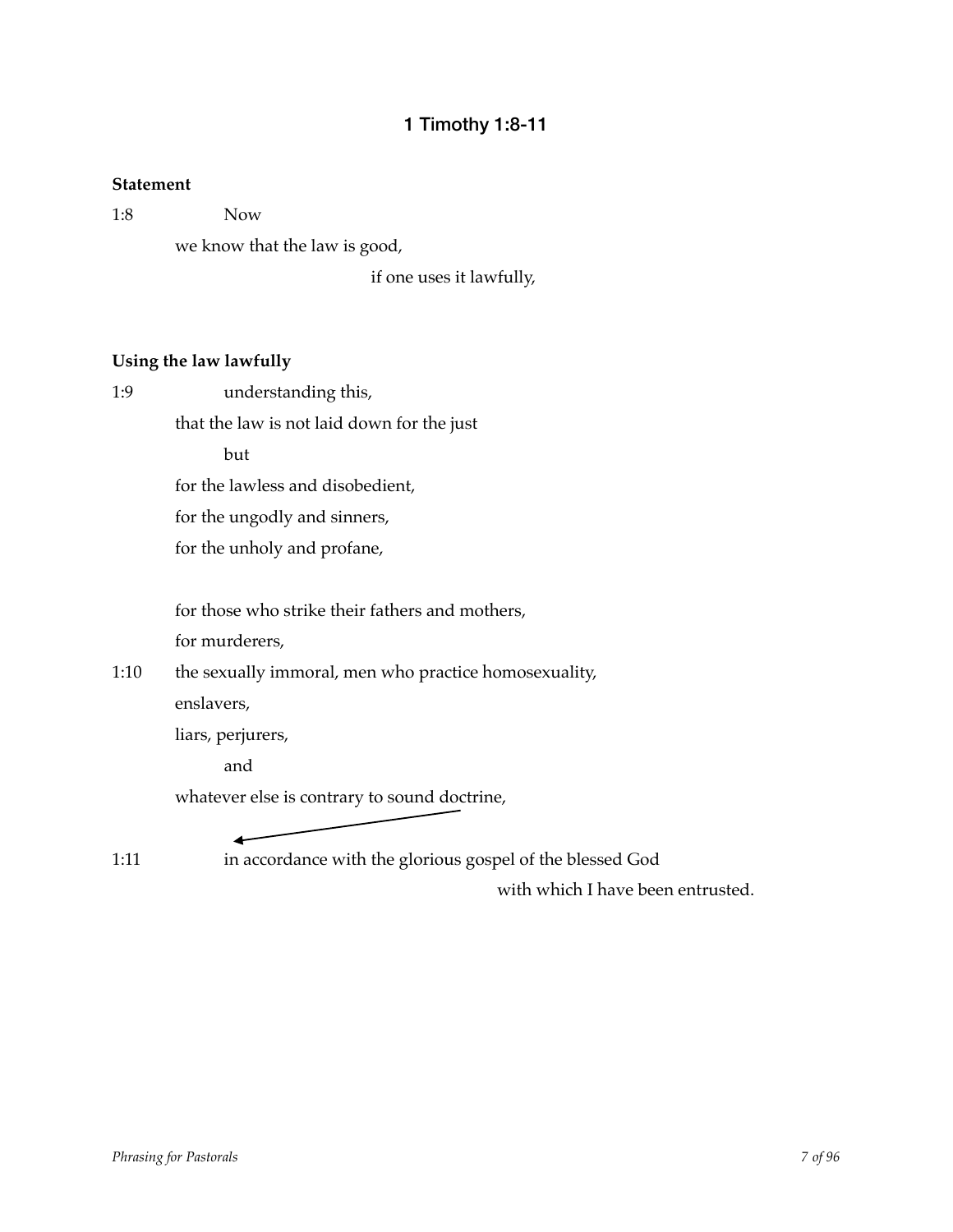## 1 Timothy 1:12-17

## **Thanksgiving**

| 1:12 | I thank him who has given me strength, |                       |
|------|----------------------------------------|-----------------------|
|      | Christ Jesus our Lord,                 |                       |
|      | because he judged me faithful,         |                       |
|      | appointing me to his service,          |                       |
| 1:13 | though formerly I was a                | blasphemer,           |
|      |                                        | persecutor, a         |
|      |                                        | incolon <sub>to</sub> |

ecutor, and an insolent person.

#### **Paul's Merciful and Gracious Salvation**

 $B<sub>11</sub>$ 

I received mercy because I had acted ignorantly in unbelief,

#### 1:14 and

the grace of our Lord overflowed for me with the faith and love that are in Christ Jesus.

#### **Paul's Role in God's Plan of Salvation**

1:15 The saying is trustworthy and deserving of full acceptance,

that Christ Jesus came into the world to save sinners,

of whom I am the foremost.

## 1:16 **But**

I received mercy for this reason,

that in me, as the foremost, Jesus Christ might display his perfect patience

as an example to those who were to believe in him

for eternal life.

#### **Doxology**

1:17 To the King of ages, immortal, invisible, the only God, be honor and glory forever and ever. Amen.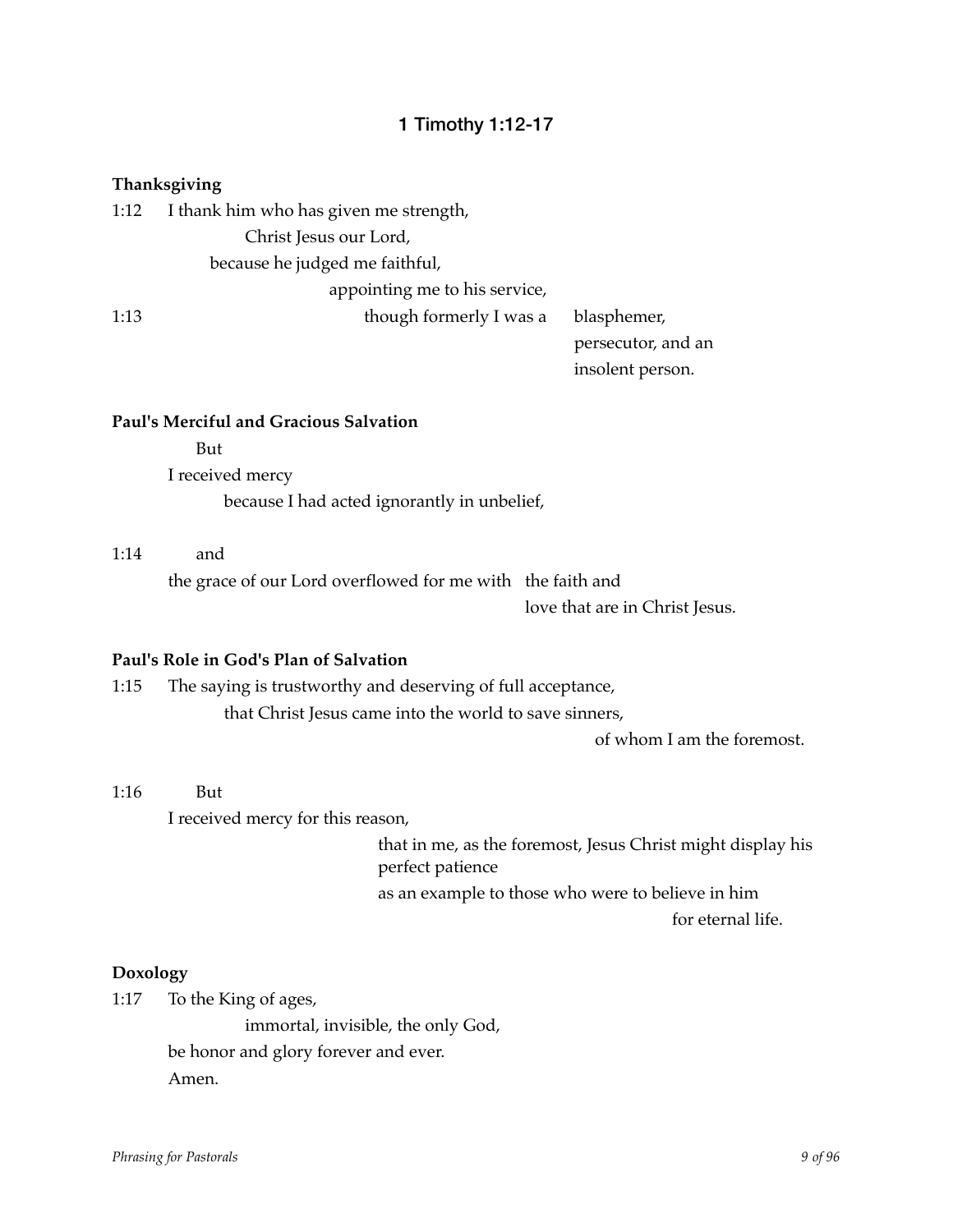## 1 Timothy 1:18-20

1:18 This charge I entrust to you, Timothy, my child,

in accordance with the prophecies previously made about you,

that by them you may wage the good warfare,

1:19 holding faith and a good conscience.

By rejecting this,

some have made shipwreck of their faith,

1:20 among whom are Hymenaeus and Alexander,

whom I have handed over to Satan

that they may learn not to blaspheme.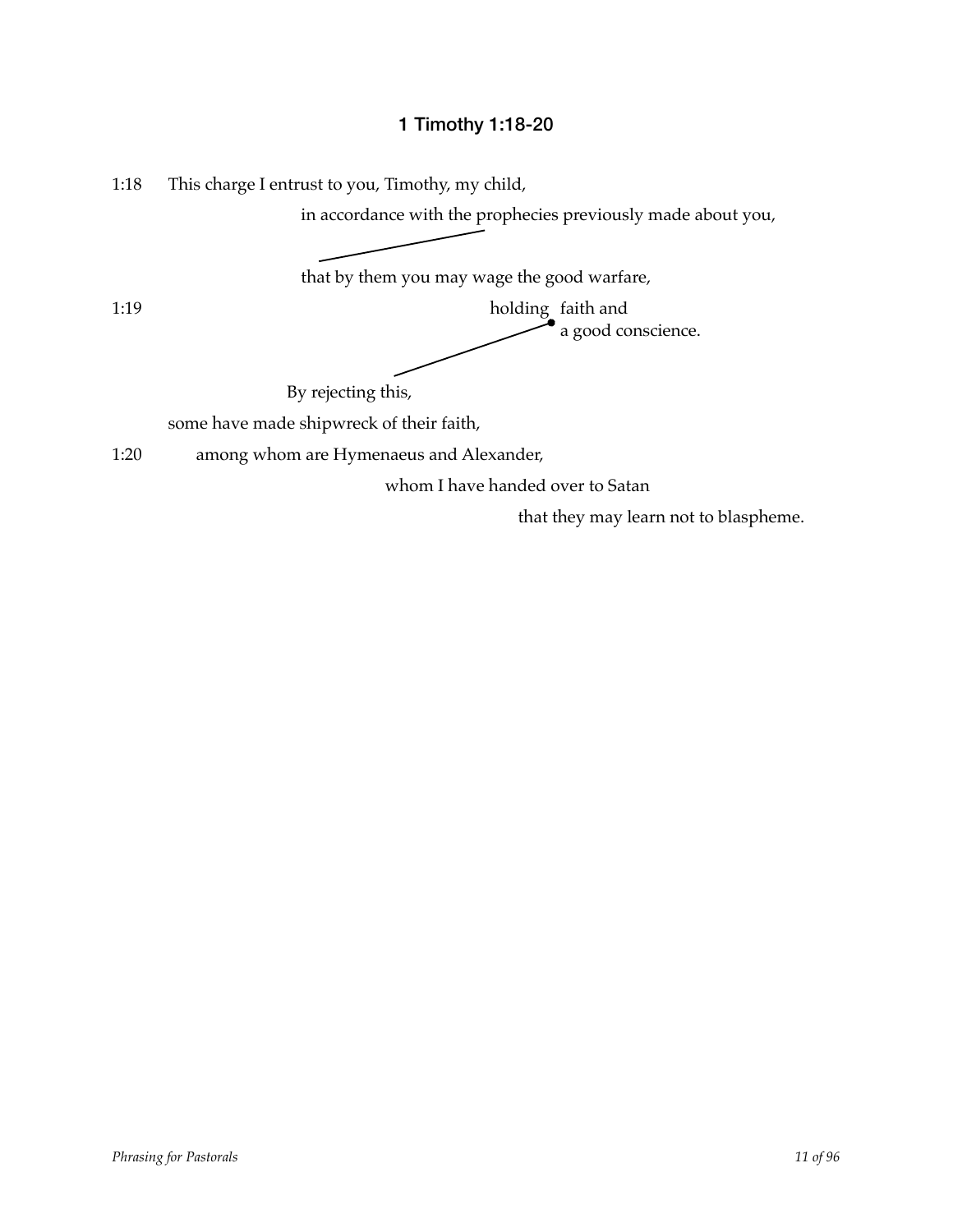## 1 Timothy 2:1-7

#### **Prayers for all people**

2:1 First of all, then,

I urge that supplications, prayers, intercessions, and thanksgivings be made for all people,

2:2 for kings and all who are in high positions,

 that we may lead a peaceful and quiet life, godly and dignified in every way. **Reason #1** 2:3 This is good, and it is pleasing in the sight of God our Savior,

2:4 who desires all people to be saved and

to come to the knowledge of the truth.

#### **Reason #2**

2:5 For

there is one God, and

there is one mediator between God and men,

the man Christ Jesus,

2:6 who gave himself as a ransom for all,

which is the testimony given at the proper time.

#### **Reason #3**

| 2:7 | For this I was appointed a | preacher and                                  |
|-----|----------------------------|-----------------------------------------------|
|     |                            | an apostle                                    |
|     |                            | (I am telling the truth, I am not lying),     |
|     |                            | a teacher of the Gentiles in faith and truth. |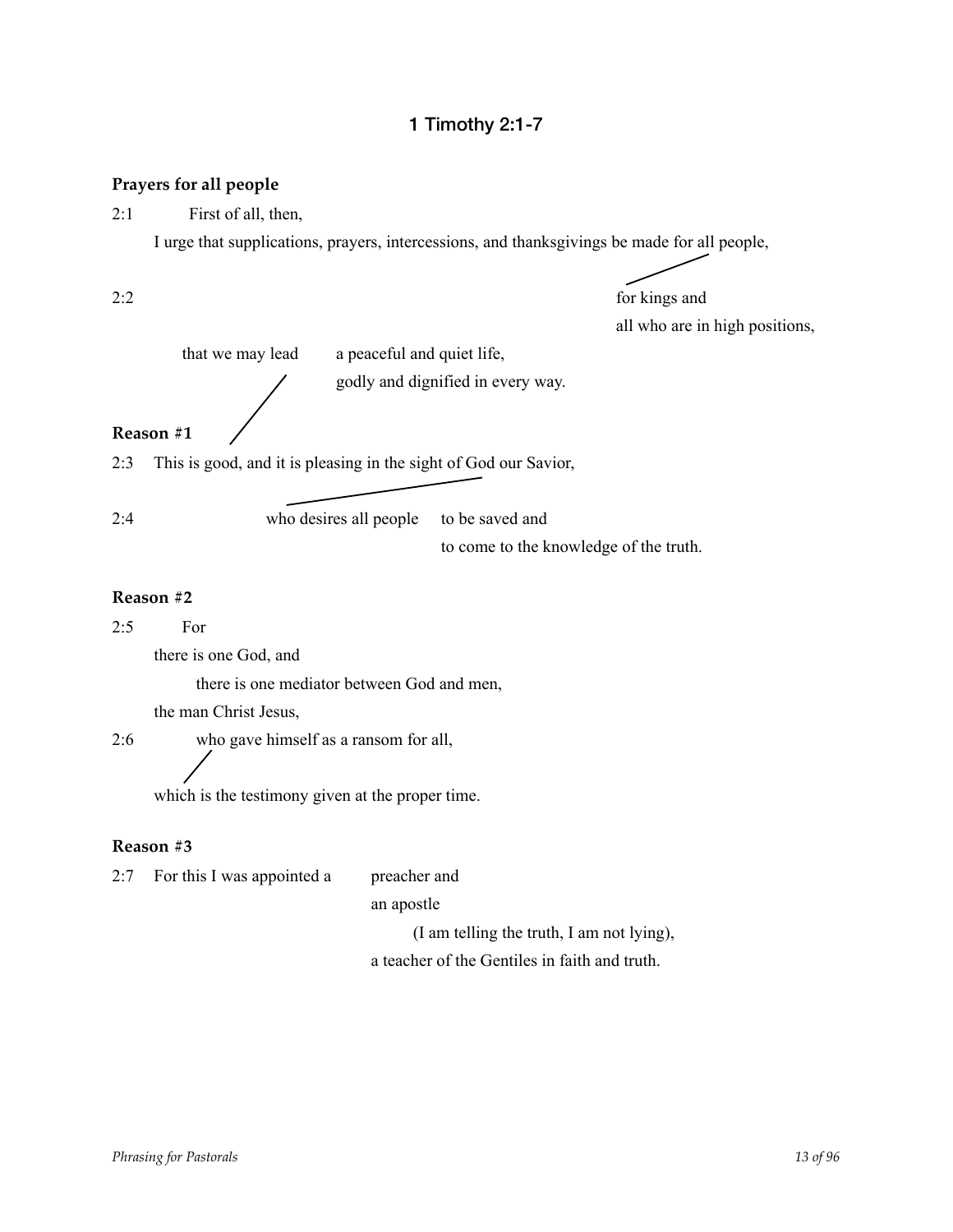## 1 Timothy 2:8-10

## **Men's Conduct in Worship**

2:8 I desire then that

in every place

the men should pray,

lifting holy hands

without anger or quarreling;

#### **Women's Conduct in Worship**

2:9 likewise also that women should adorn themselves in respectable apparel,

with modesty and self-control, not with braided hair and with gold or pearls or costly attire, 2:10 but with what is proper for women who profess godliness -with good works.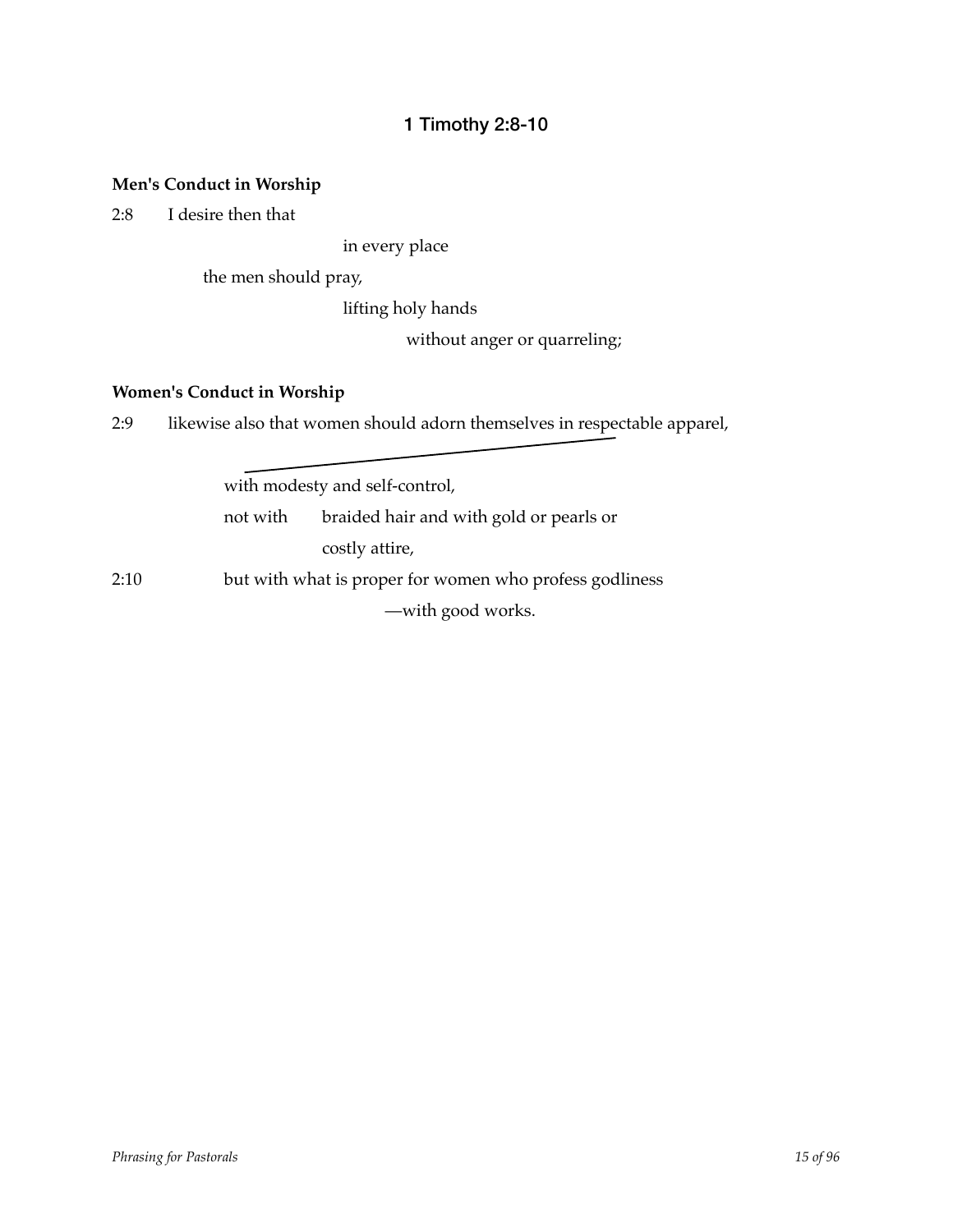## 1 Timothy 2:11-15

## **Women may learn but not teach**

2:11 Let a woman learn quietly

with all submissiveness.

2:12 I do not permit a woman to teach

 $or$ 

to exercise authority over a man;

rather,

she is to remain quiet.

#### **Reason #1**

2:13 For

Adam was formed first, then Eve;

#### **Reason #2**

2:14 and

Adam was not deceived,

but the woman was deceived and became a transgressor.

2:15! ! Yet she will be saved through childbearing—

if they continue in faith and love and holiness, with self-control.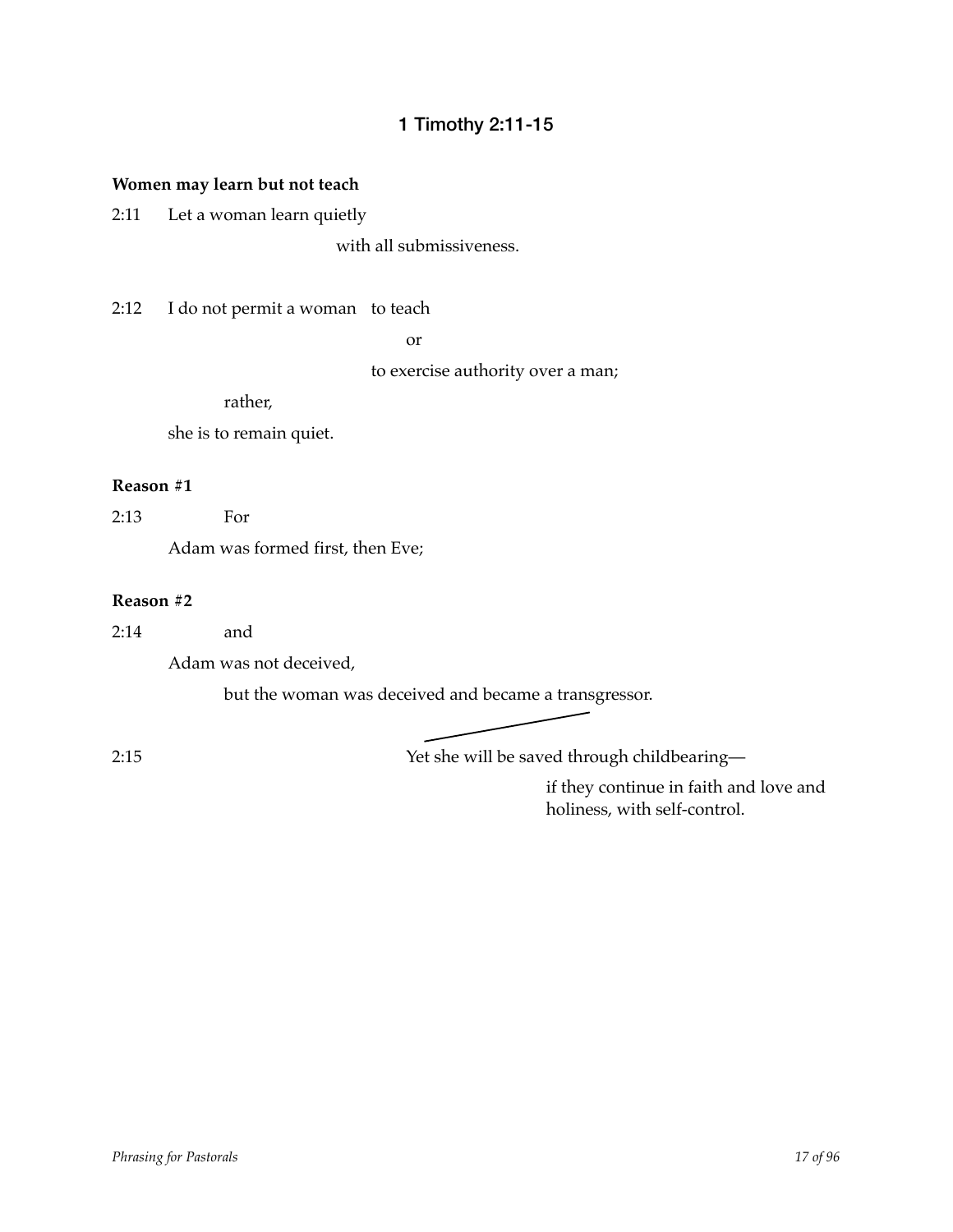# 1 Timothy 3:1-7

| 3:1<br>The saying is trustworthy: |                                              |                       |                                                                                                                                                                |
|-----------------------------------|----------------------------------------------|-----------------------|----------------------------------------------------------------------------------------------------------------------------------------------------------------|
|                                   | If anyone aspires to the office of overseer, |                       |                                                                                                                                                                |
|                                   | he desires a noble task.                     |                       |                                                                                                                                                                |
| 3:2                               | Therefore                                    |                       |                                                                                                                                                                |
|                                   | {1} an overseer must be above reproach,      |                       |                                                                                                                                                                |
| 3:3                               |                                              | not a lover of money. | the husband of one wife, sober-minded, self-controlled,<br>respectable, hospitable, able to teach,<br>not a drunkard, not violent but gentle, not quarrelsome, |
| 3:4                               | {2} He must manage his own household well,   |                       |                                                                                                                                                                |
|                                   |                                              |                       | with all dignity keeping his children submissive,                                                                                                              |
| 3:5                               |                                              |                       | for if someone does not know how to manage his own household,                                                                                                  |
|                                   | how will he care for God's church?           |                       |                                                                                                                                                                |
| 3:6                               | {3} He must not be a recent convert,         |                       |                                                                                                                                                                |
|                                   | or he may                                    |                       | become puffed up with conceit and                                                                                                                              |
|                                   |                                              |                       | fall into the condemnation of the devil.                                                                                                                       |
| 3:7                               | Moreover,                                    |                       |                                                                                                                                                                |
|                                   | {4} he must be well thought of by outsiders, |                       |                                                                                                                                                                |
|                                   | so that he may not fall                      |                       | into disgrace,                                                                                                                                                 |
|                                   |                                              |                       | into a snare of the devil.                                                                                                                                     |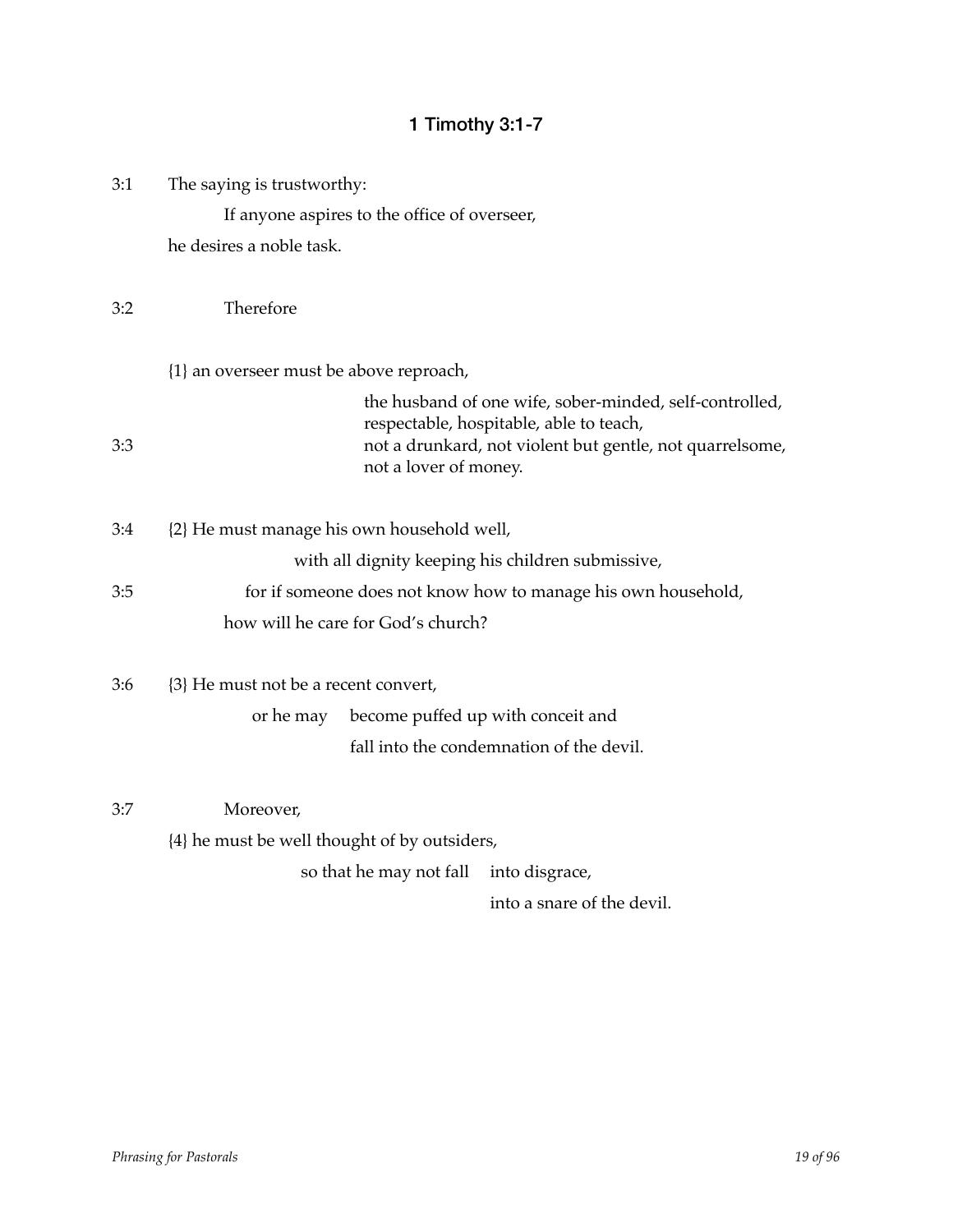## **1 Timothy 3:8-13**

| 3:8                             | Deacons likewise must be                  | dignified,                                                          |  |
|---------------------------------|-------------------------------------------|---------------------------------------------------------------------|--|
|                                 |                                           | not double-tongued,                                                 |  |
|                                 |                                           | not addicted to much wine,                                          |  |
|                                 |                                           | not greedy for dishonest gain.                                      |  |
| 3:9                             |                                           | They must hold the mystery of the faith with a clear<br>conscience. |  |
| 3:10                            | And                                       |                                                                     |  |
|                                 | let them also be tested first;            |                                                                     |  |
|                                 |                                           | then let them serve as deacons                                      |  |
|                                 |                                           | if they prove themselves blameless.                                 |  |
| 3:11                            | [Their] wives likewise must be dignified, |                                                                     |  |
|                                 |                                           | not slanderers,                                                     |  |
|                                 | but sober-minded,                         |                                                                     |  |
|                                 |                                           | faithful in all things.                                             |  |
| 3:12                            | Let deacons each be                       | the husband of one wife,                                            |  |
|                                 |                                           | their children and<br>managing                                      |  |
|                                 |                                           | their own households well.                                          |  |
| 3:13                            | For                                       |                                                                     |  |
| those who serve well as deacons |                                           |                                                                     |  |
|                                 |                                           | gain a good standing for themselves and                             |  |
|                                 |                                           | also great confidence in the faith                                  |  |
|                                 |                                           | that is in Christ Jesus.                                            |  |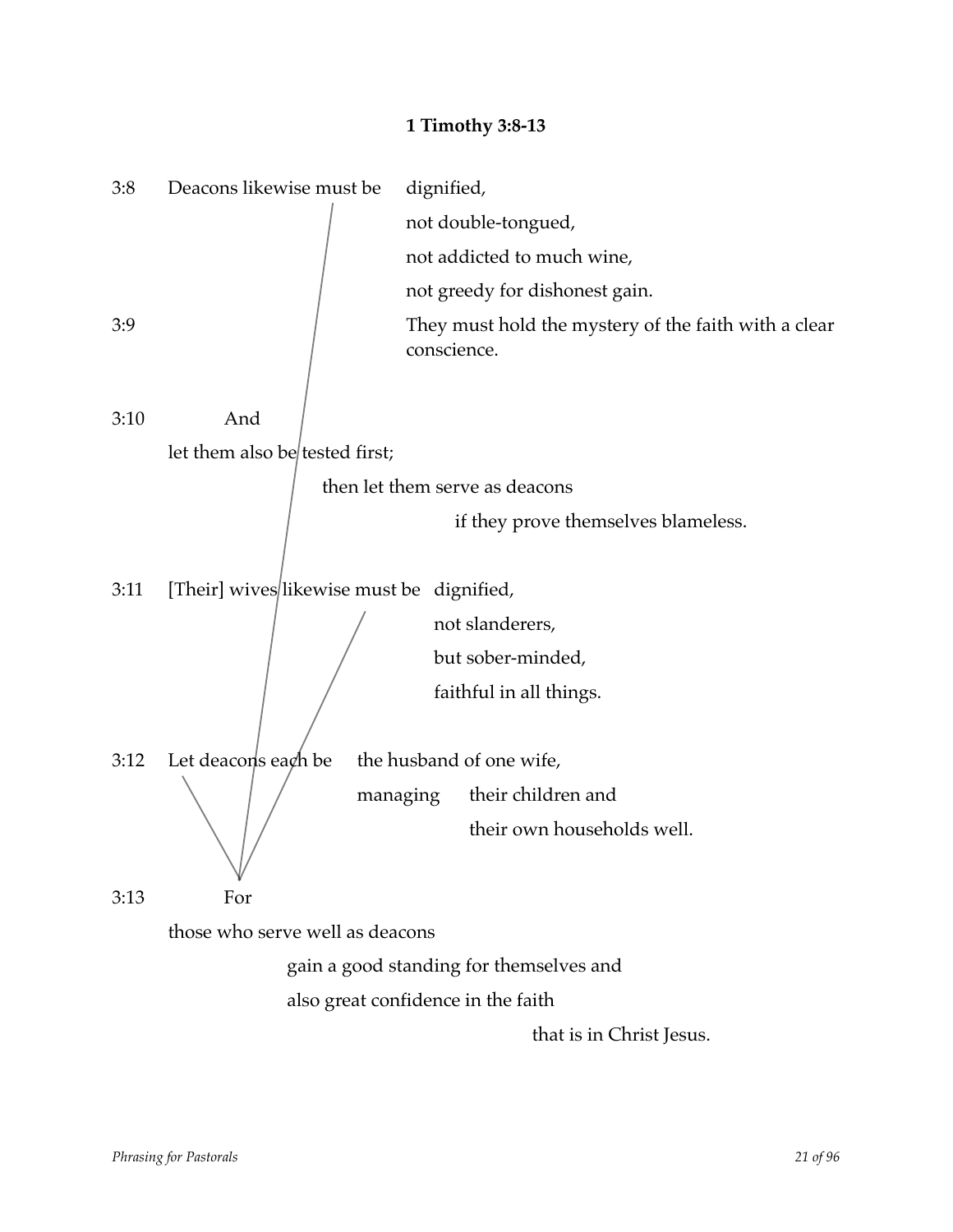## 1 Timothy 3:14-16

3:14 I hope to come to you soon,

but

I am writing these things to you so that,

3:15 if I delay,

you may know how one ought to behave in the household of God,

which is the church of the living God, a pillar and buttress of the truth.

3:16 Great indeed, we confess, is the mystery of godliness:

He was manifested in the flesh, vindicated by the Spirit, seen by angels, proclaimed among the nations, believed on in the world, taken up in glory.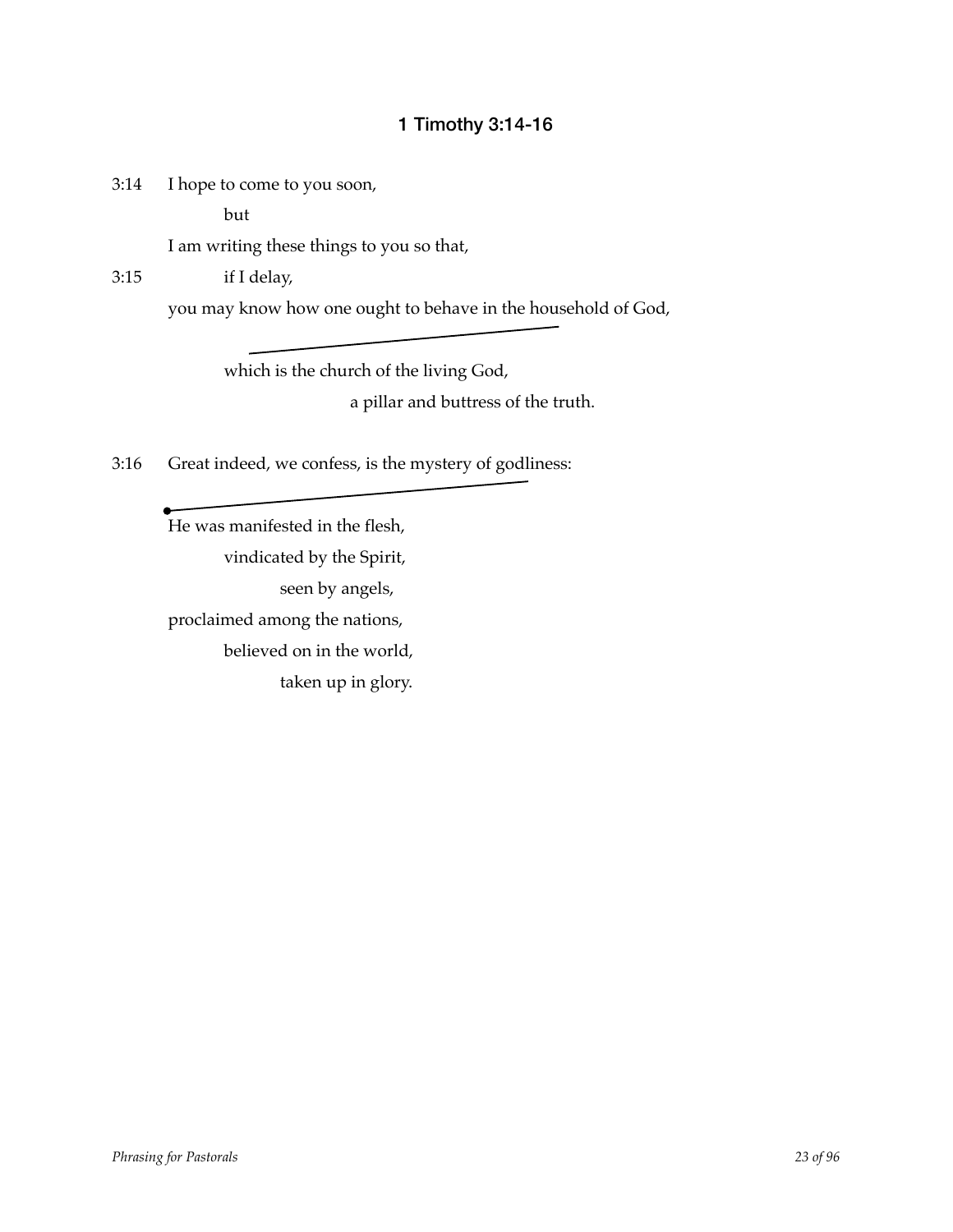# 1 Timothy 4:1-5

| 4:1 | Now the Spirit expressly says that in later times |                                                   |
|-----|---------------------------------------------------|---------------------------------------------------|
|     | some will depart from the faith                   |                                                   |
|     | by devoting themselves to                         | deceitful spirits and                             |
|     |                                                   | teachings of demons,                              |
| 4:2 | through the insincerity of liars                  |                                                   |
|     |                                                   |                                                   |
|     | whose consciences are seared,                     |                                                   |
| 4:3 | who                                               |                                                   |
|     | forbid marriage and                               |                                                   |
|     | require abstinence from foods                     |                                                   |
|     |                                                   | that God created to be received with thanksgiving |
|     |                                                   | by those who believe and know the<br>truth.       |
| 4:4 | For                                               |                                                   |
|     | everything created by God is good, and            |                                                   |
|     | nothing is to be rejected                         |                                                   |
|     | if it is received with thanksgiving,              |                                                   |
| 4:5 | for it is made holy by the word of God and        |                                                   |
|     |                                                   |                                                   |

prayer.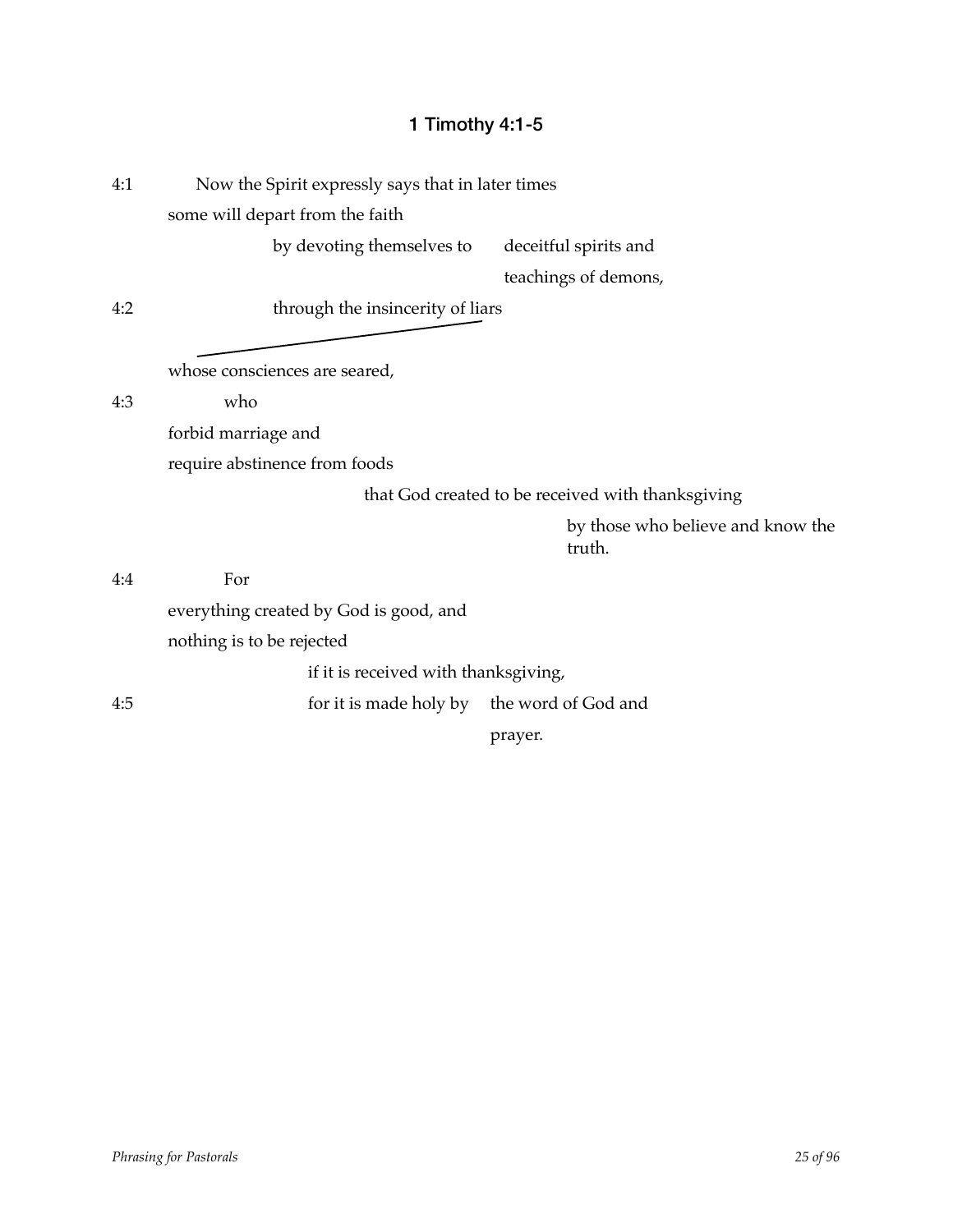# 1 Timothy 4:6-10

| 4:6         | If you put these things before the brothers,<br>you will be a good servant of Christ Jesus,<br>being trained in the words of the faith and<br>of the good doctrine that you have followed. |
|-------------|--------------------------------------------------------------------------------------------------------------------------------------------------------------------------------------------|
| 4:7         | Have nothing to do with irreverent, silly myths.<br>Rather<br>train yourself for godliness;                                                                                                |
| 4:8         | for while bodily training is of some value,<br>godliness is of value in every way,<br>as it holds promise for the present life and also<br>for the life to come.                           |
| 4:9<br>4:10 | The saying is trustworthy and deserving of full acceptance.<br>For to this end we toil and strive, because<br>we have our hope set on the living God,                                      |

who is the Savior of all people,

especially of those who believe.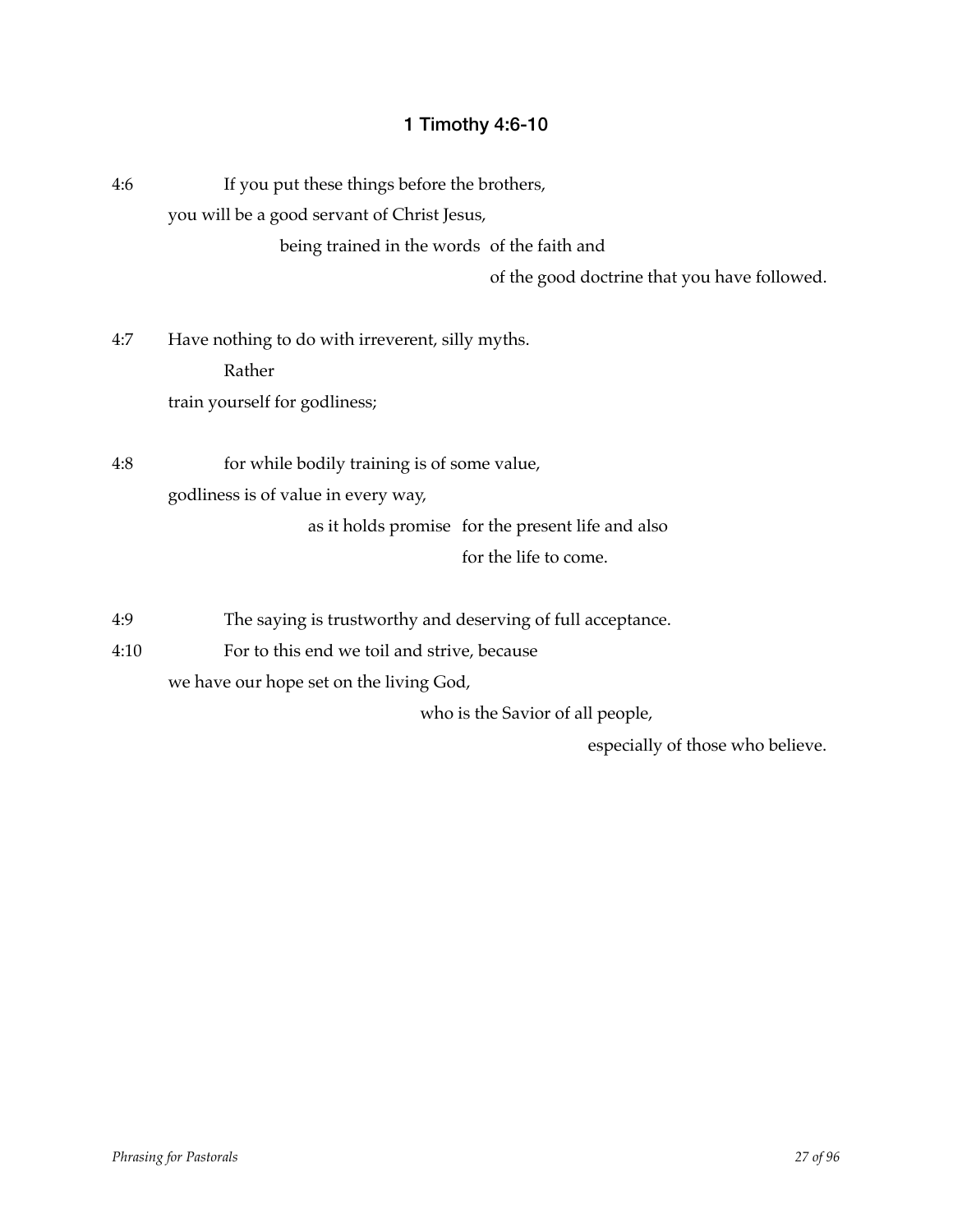## **1 Timothy 4:11-16**

4:11 Command and teach these things.

4:12 Let no one despise you for your youth,  $but$ 

> set the believers an example in speech, in conduct, in love, in faith,

> > in purity.

4:13 Until I come,

devote yourself to the public reading of Scripture, to the exhortation, to the teaching.

4:14 Do not neglect the gift you have, which was given you by prophecy when the council of elders laid their hands on you.

4:15 Practice these things, devote yourself to them, so that all may see your progress.

4:16 Keep a close watch on yourself and on the teaching.

Persist in this,

for

by so doing you will save both yourself and your hearers.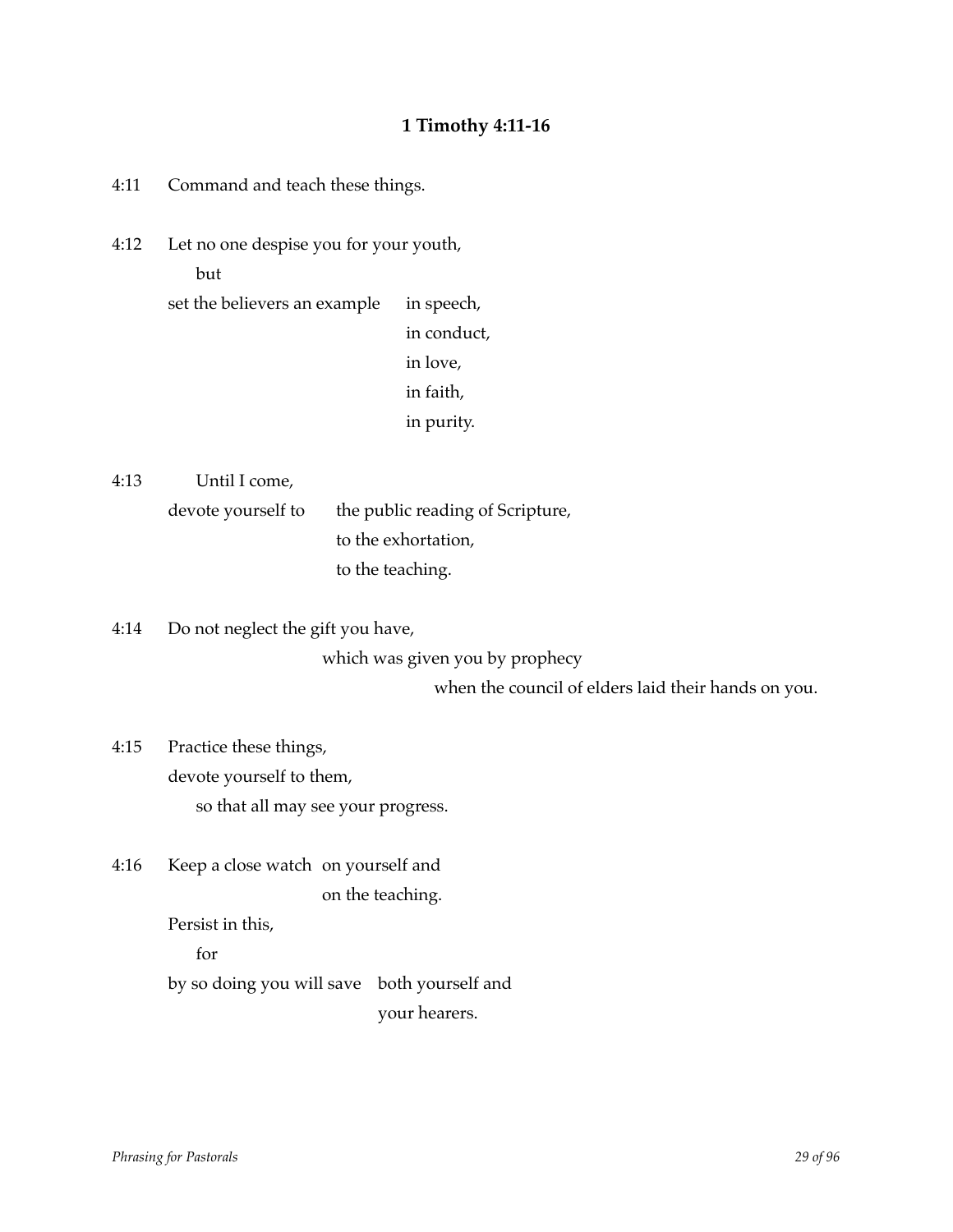## **1 Tim 5:1-2**

| 5:1 | Do not rebuke but encourage an older man as a father, |                          |
|-----|-------------------------------------------------------|--------------------------|
|     |                                                       | younger men as brothers, |
| 5:2 |                                                       | older women as mothers,  |
|     |                                                       | younger women as sisters |
|     |                                                       | with all purity.         |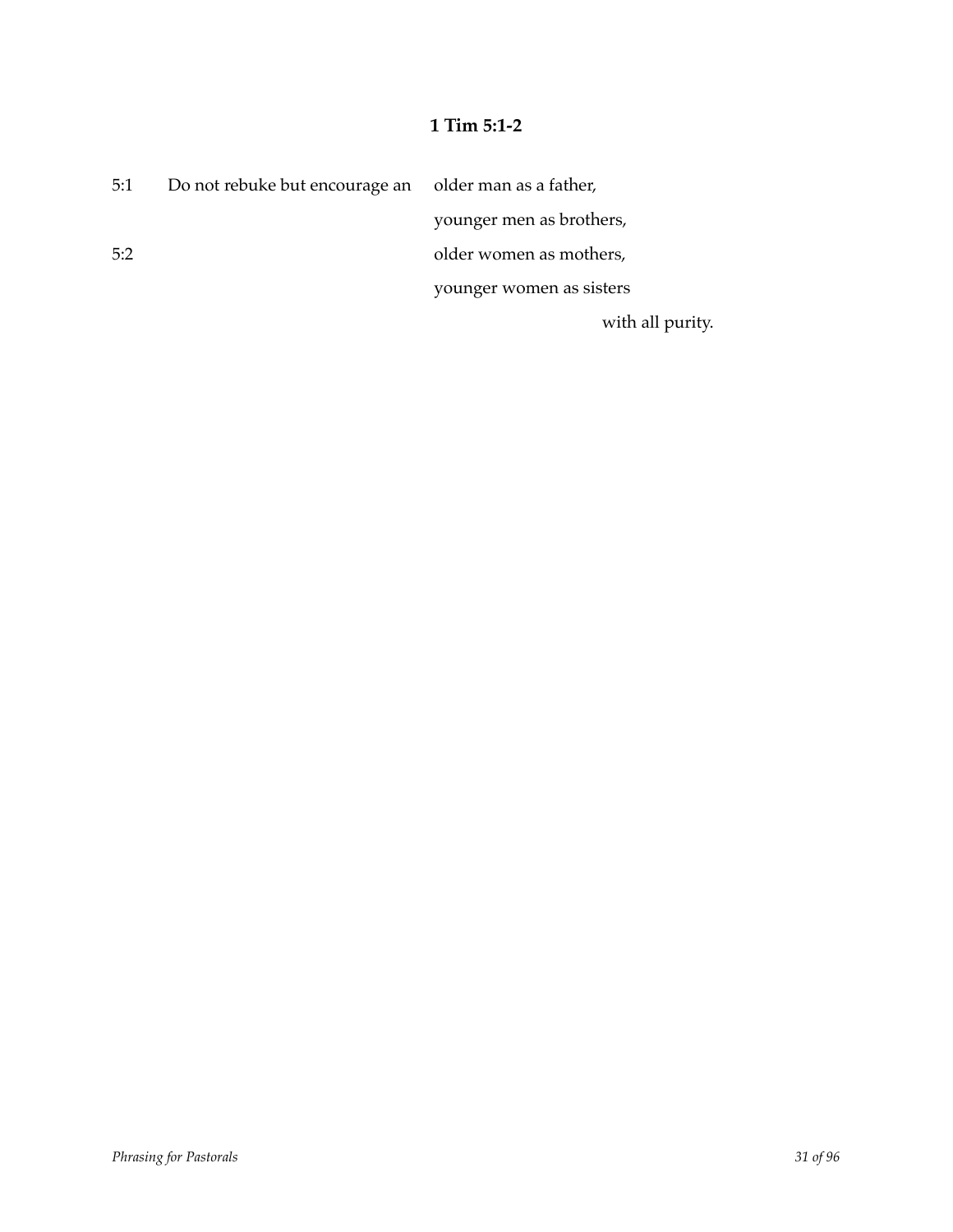## 1 Timothy 5:3-16

## **Thesis**

5:3 Honor widows who are truly widows.

5:4 But if a widow has children or grandchildren, let them first learn to show godliness to their own household and to make some return to their parents, for this is pleasing in the sight of God.

## **Godly and Ungodly Widows**

5:5 She who is truly a widow,

left all alone,

has set her hope on God and

continues in supplications and prayers night and day,

5:6 but she who is self-indulgent is dead even while she lives.

#### **Reproach and Family Responsibility**

- 5:7 Command these things as well, so that they may be without reproach.
- 5:8 But if anyone does not provide for his relatives,

and especially for members of his household,

he has denied the faith

and

is worse than an unbeliever.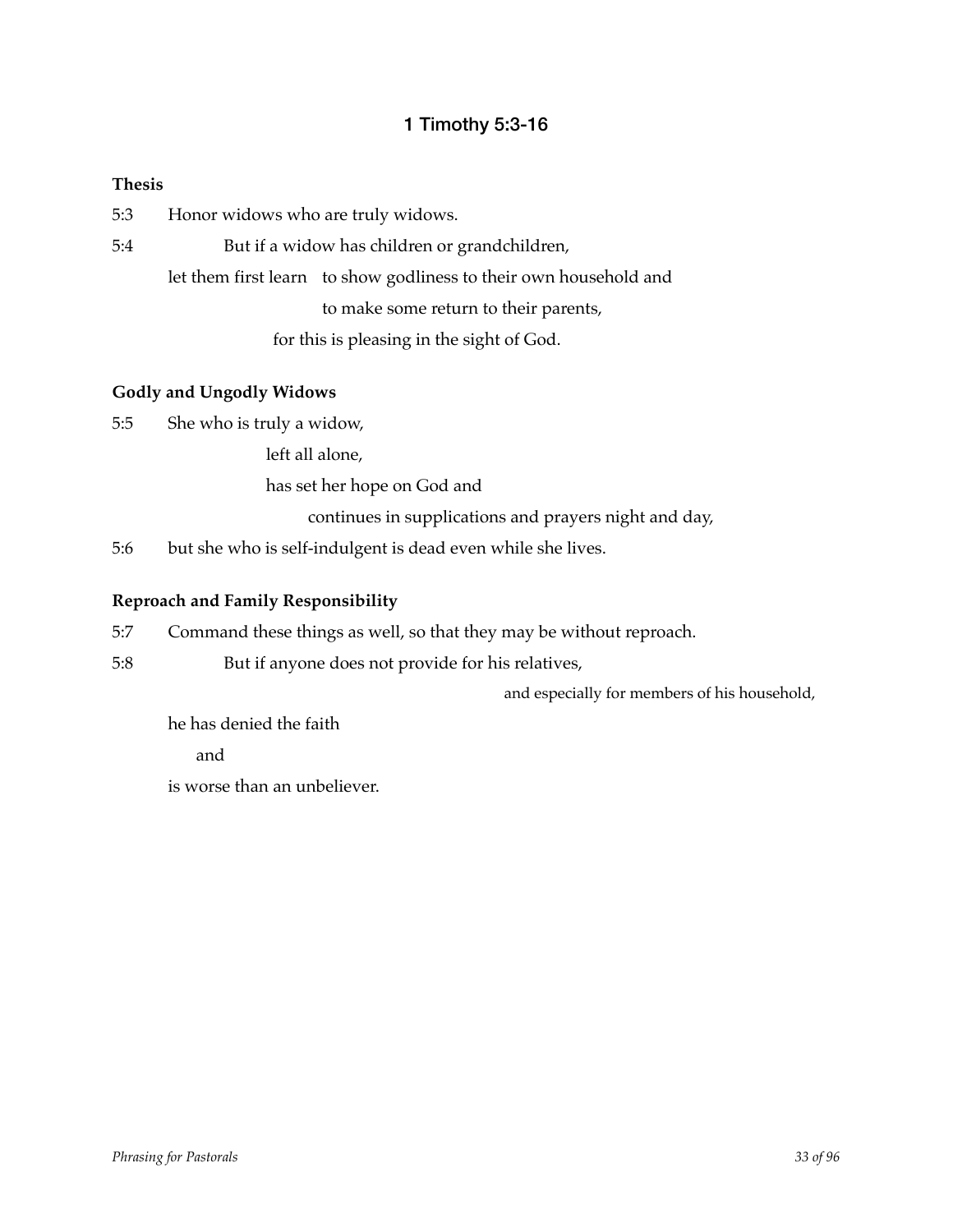## **Enrolling True Widows and not Enrolling Younger Widows**

| 5:9  |                                       | Let a widow be enrolled if she is not less than sixty years of age,          |
|------|---------------------------------------|------------------------------------------------------------------------------|
|      |                                       | having been the wife of one husband,                                         |
| 5:10 |                                       | and having a reputation for good works:                                      |
|      |                                       | if she has brought up children,                                              |
|      |                                       | has shown hospitality,                                                       |
|      |                                       | has washed the feet of the saints,                                           |
|      |                                       | has cared for the afflicted, and                                             |
|      |                                       | has devoted herself to every good work.                                      |
| 5:11 | But refuse to enroll younger widows,  |                                                                              |
|      |                                       | {1} for when their passions draw them away from Christ, they desire to marry |
| 5:12 |                                       | and so incur condemnation                                                    |
|      |                                       | for having abandoned their former faith.                                     |
| 5:13 | Besides that,                         |                                                                              |
|      | {2} they learn to be idlers,          |                                                                              |
|      |                                       | going about from house to house, and                                         |
|      |                                       | not only idlers, but also gossips and busybodies,                            |
|      |                                       | saying what they should not.                                                 |
|      | <b>Summary of Paul's Instructions</b> |                                                                              |
| 5:14 | So I would have younger widows        | marry,                                                                       |
|      |                                       | bear children,                                                               |
|      |                                       | manage their households, and                                                 |
|      |                                       | give the adversary no occasion for slander.                                  |
| 5:15 |                                       | For some have already strayed after Satan.                                   |
| 5:16 |                                       | If any believing woman has relatives who are widows,                         |
|      | let her care for them.                |                                                                              |
|      | Let the church not be burdened,       |                                                                              |
|      |                                       | so that it may care for those who are really widows.                         |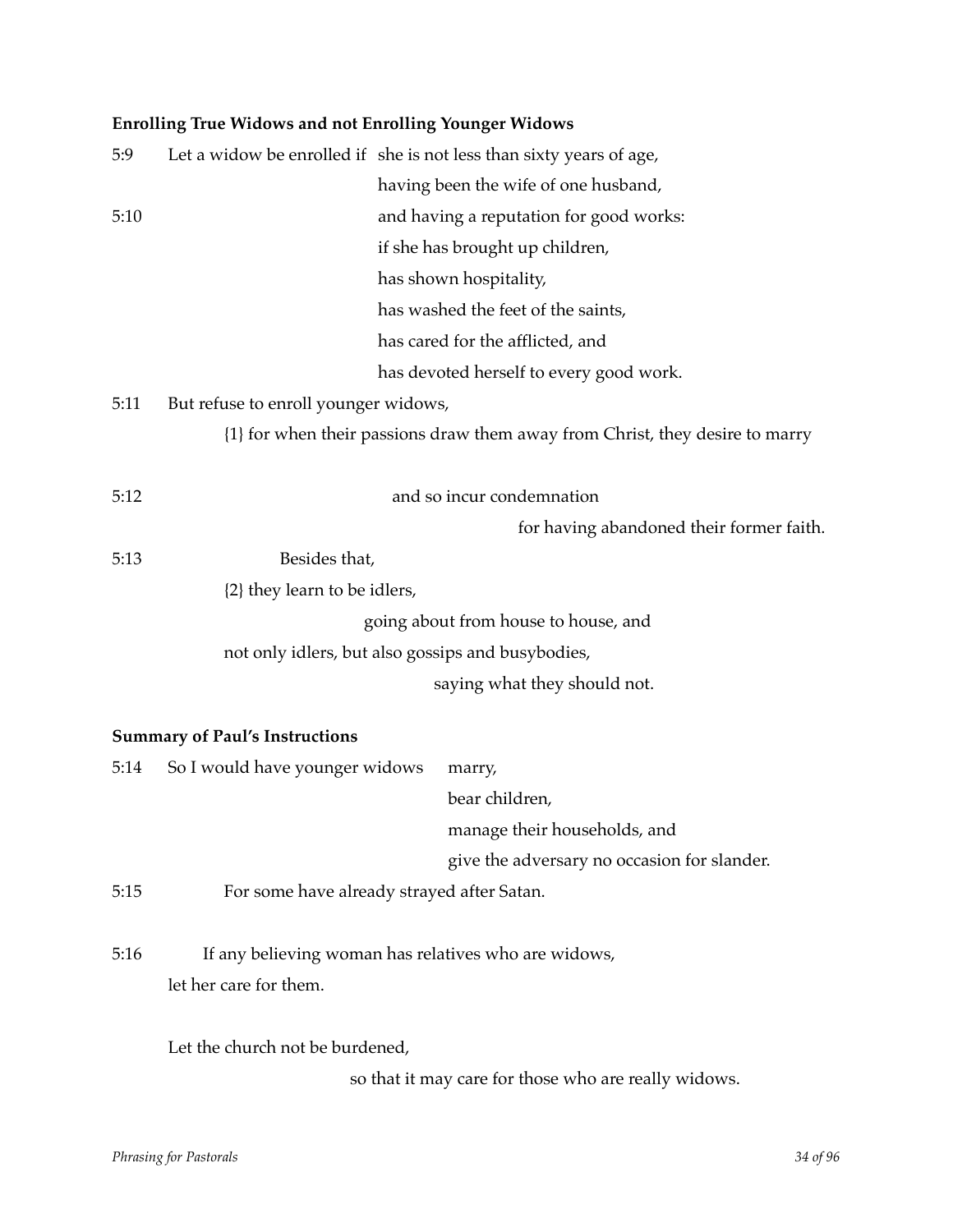## 1 Timothy 5:17-25

#### **Payment**

| 5:17              | Let the elders who rule well be considered worthy of double honor,   |                                                                                     |  |
|-------------------|----------------------------------------------------------------------|-------------------------------------------------------------------------------------|--|
|                   | especially those who labor in preaching and teaching.                |                                                                                     |  |
| 5:18              | For                                                                  |                                                                                     |  |
|                   |                                                                      | the Scripture says, "You shall not muzzle an ox when it treads out the grain," and, |  |
|                   |                                                                      | "The laborer deserves his wages."                                                   |  |
| <b>Discipline</b> |                                                                      |                                                                                     |  |
| 5:19              | Do not admit a charge against an elder                               |                                                                                     |  |
|                   |                                                                      | except on the evidence of two or three witnesses.                                   |  |
| 5:20              | As for those who persist in sin, rebuke them in the presence of all, |                                                                                     |  |
|                   |                                                                      | so that the rest may stand in fear.                                                 |  |
| 5:21              | In the presence of God and                                           |                                                                                     |  |
|                   |                                                                      | of Christ Jesus and                                                                 |  |
|                   |                                                                      | of the elect angels                                                                 |  |
|                   |                                                                      | I charge you to keep these rules without prejudging,                                |  |
|                   |                                                                      |                                                                                     |  |

doing nothing from partiality.

## **Appointment**

| 5:22 | Do not be hasty in the laying on of hands,               |
|------|----------------------------------------------------------|
|      | nor take part in the sins of others; keep yourself pure. |

- 5:23 (No longer drink only water, but use a little wine for the sake of your stomach and your frequent ailments.)
- 5:24 The sins of some men are conspicuous, going before them to judgment, but the sins of others appear later.
- 5:25 So also good works are conspicuous, and even those that are not cannot remain hidden.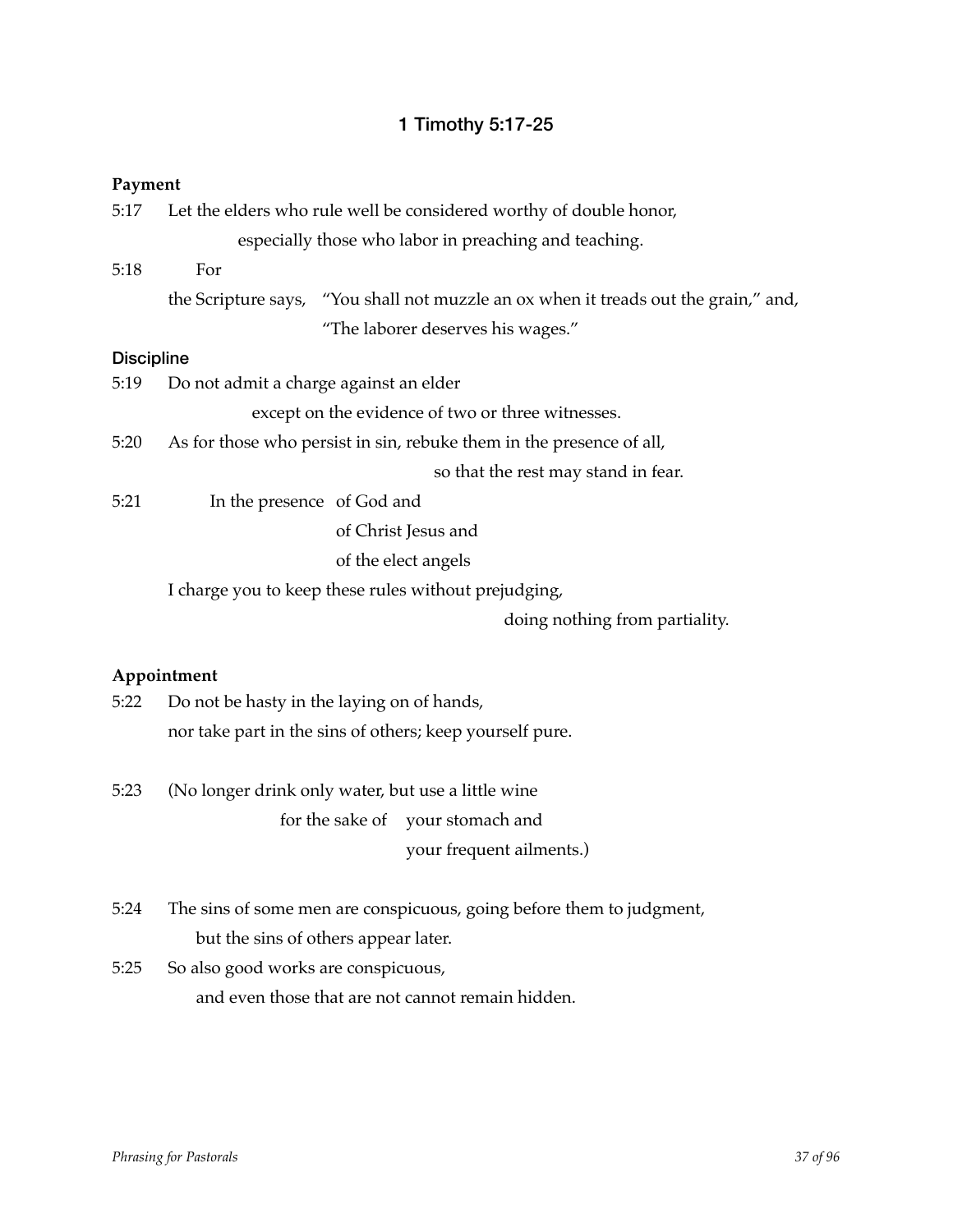## 1 Timothy 6:1-2a

#### **Slaves and Masters**

| 6:1 | Let all who are under a yoke as bondservants                                                |  |
|-----|---------------------------------------------------------------------------------------------|--|
|     | regard their own masters as worthy of all honor,                                            |  |
|     | so that the name of God and the teaching may not be reviled.                                |  |
|     | $\mathcal{L} \Omega$ . There is the leave leal in the construction of the linear definition |  |

6:2a Those who have believing masters must not be disrespectful

on the ground that they are brothers;

rather

they must serve all the better

since those who benefit by their good service are believers

and beloved.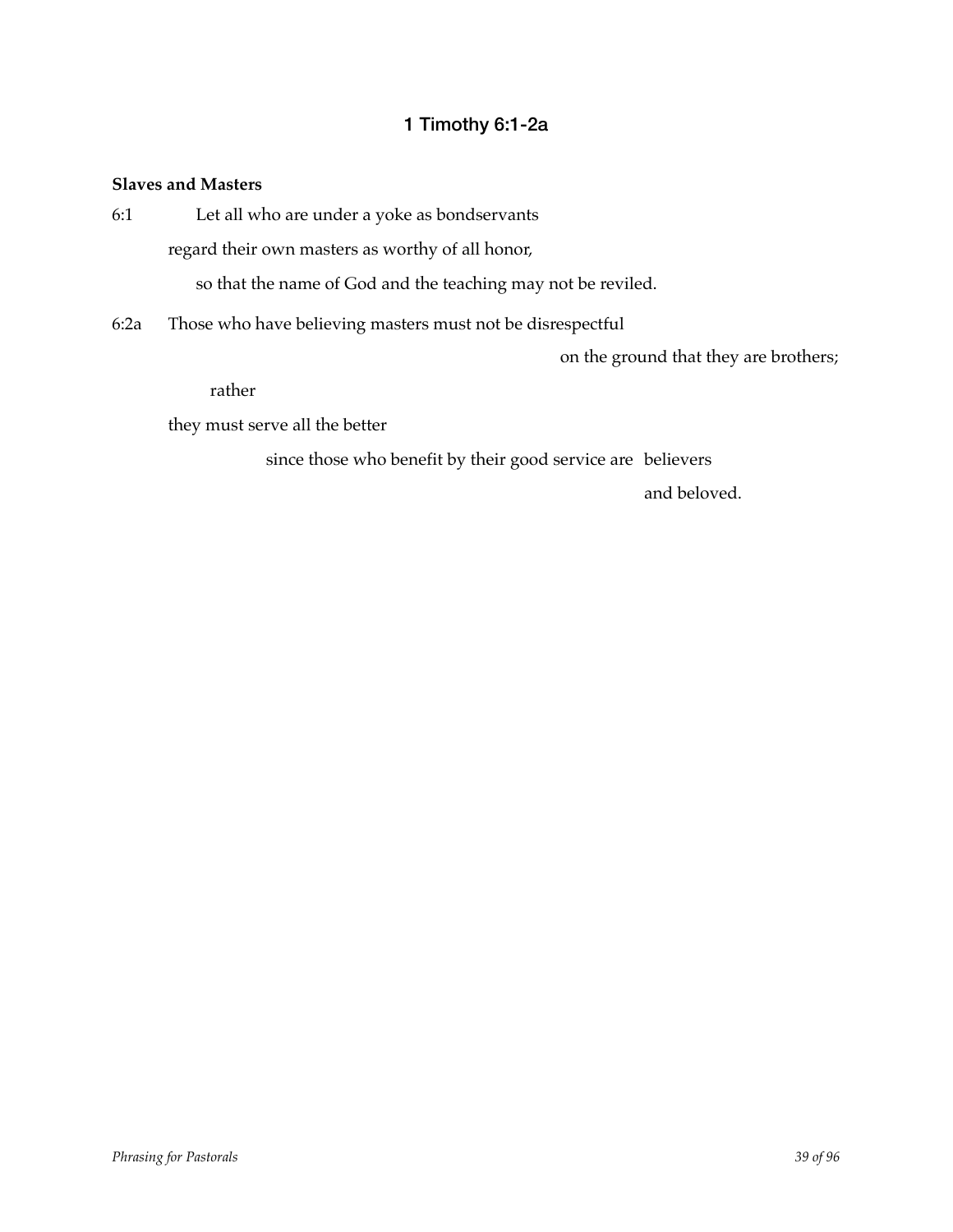## 1 Timothy 6:2b-10

**Transition**

6:2b Teach and urge these things.

## **Downward spiral of the False Teachers**

| 6:3 |                                                             |  | If anyone teaches a different doctrine and<br>does not agree with the sound words of our Lord Jesus Christ and<br>the teaching that accords with godliness, |
|-----|-------------------------------------------------------------|--|-------------------------------------------------------------------------------------------------------------------------------------------------------------|
| 6:4 | he is<br>puffed up with conceit and<br>understands nothing. |  |                                                                                                                                                             |
|     |                                                             |  | He has an unhealthy craving for controversy and                                                                                                             |
|     |                                                             |  | for quarrels about words,                                                                                                                                   |
|     |                                                             |  |                                                                                                                                                             |
|     |                                                             |  | which produce envy, dissension, slander, evil suspicions,                                                                                                   |
| 6:5 |                                                             |  | and constant friction among people                                                                                                                          |
|     |                                                             |  |                                                                                                                                                             |

who are depraved in mind and deprived of the truth, imagining that godliness is a means of gain.

## **Profit of Godliness**

| 6:6 | Now there is great gain in godliness with contentment,       |
|-----|--------------------------------------------------------------|
| 6:7 | for                                                          |
|     | we brought nothing into the world, and                       |
|     | we cannot take anything out of the world.                    |
| 6:8 | But                                                          |
|     | if we have food and clothing, with these we will be content. |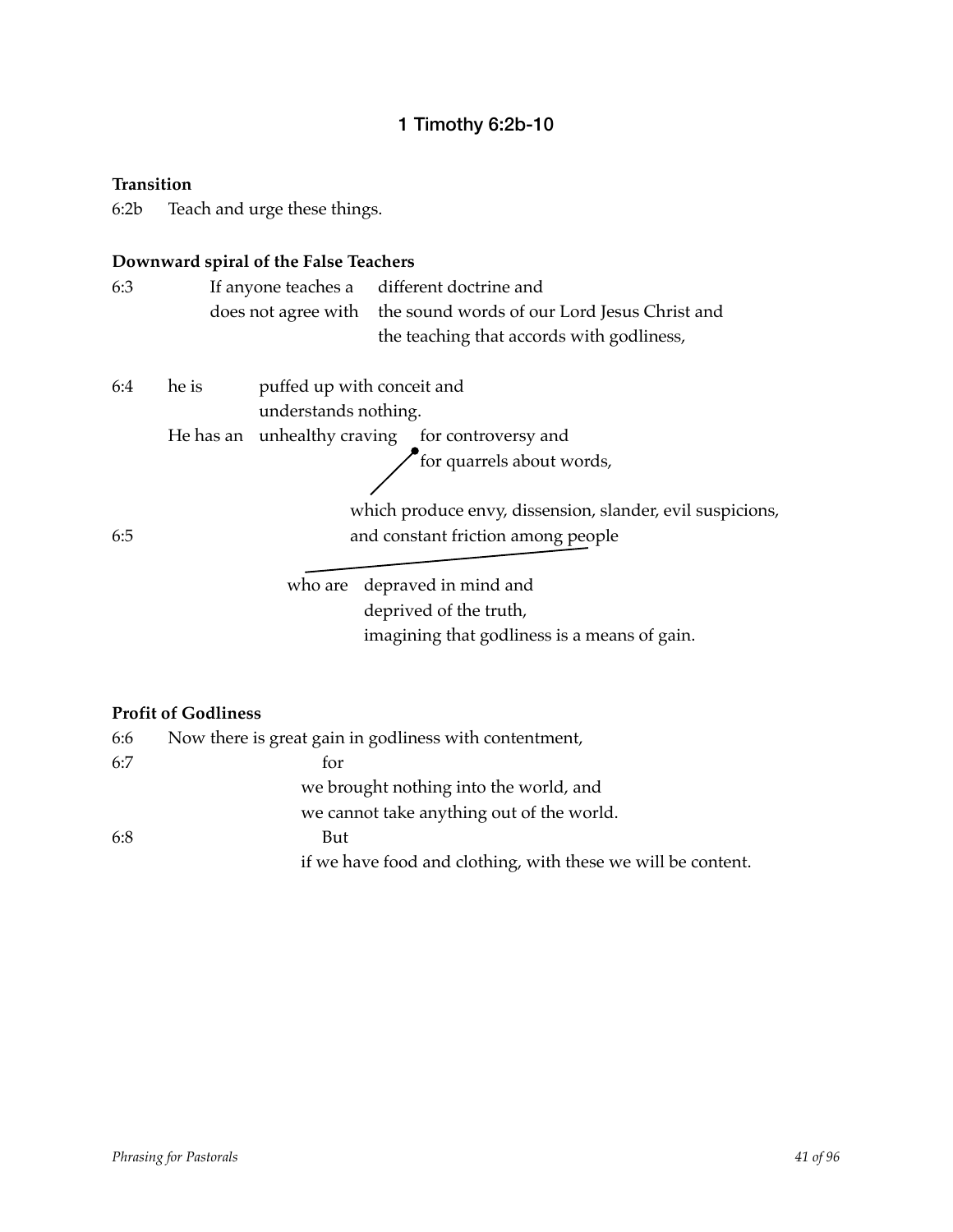## **Profit of Greed**

| 6:9  | But                                                |                                               |  |  |  |
|------|----------------------------------------------------|-----------------------------------------------|--|--|--|
|      | those who desire to be rich fall                   | into temptation,                              |  |  |  |
|      |                                                    | into a snare,                                 |  |  |  |
|      |                                                    | into many senseless and harmful desires       |  |  |  |
|      |                                                    | that plunge people into ruin and destruction. |  |  |  |
| 6:10 | For                                                |                                               |  |  |  |
|      | the love of money is a root of all kinds of evils. |                                               |  |  |  |

It is through this craving that some have wandered away from the faith and

pierced themselves with many pangs.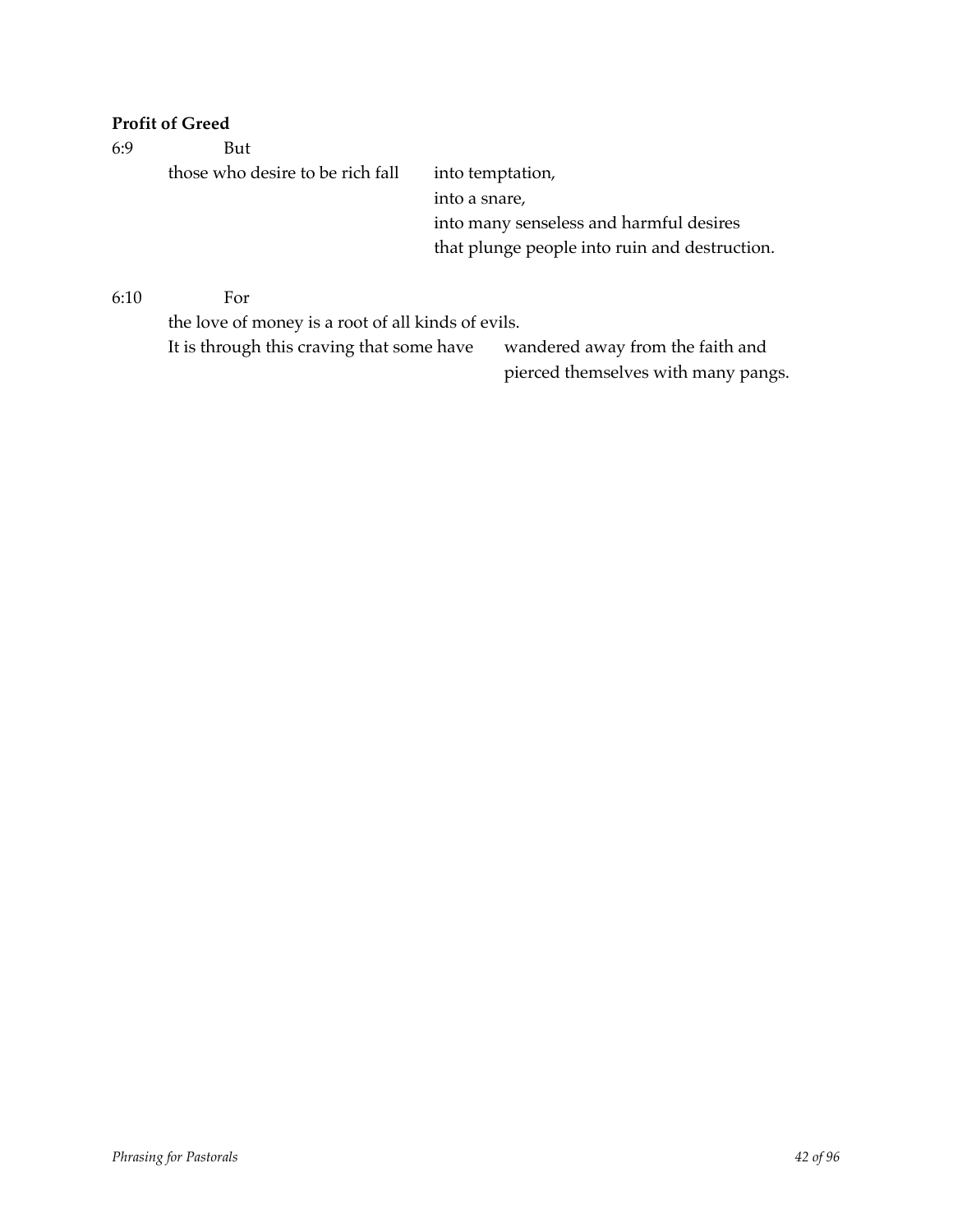# 1 Timothy 6:11-16

| 6:11 |                    | But as for you, O man of God,                 |               |                                                                          |
|------|--------------------|-----------------------------------------------|---------------|--------------------------------------------------------------------------|
|      | flee these things. |                                               |               |                                                                          |
|      |                    |                                               |               | Pursue righteousness, godliness, faith, love, steadfastness, gentleness. |
| 6:12 |                    | Fight the good fight of the faith.            |               |                                                                          |
|      |                    | Take hold of the eternal life                 |               |                                                                          |
|      |                    |                                               |               | to which you were called and                                             |
|      |                    |                                               |               | about which you made the good confession                                 |
|      |                    |                                               |               | in the presence of many witnesses.                                       |
| 6:13 |                    | I charge you in the presence                  | of God,       |                                                                          |
|      |                    |                                               |               | who gives life to all things, and                                        |
|      |                    |                                               |               | of Christ Jesus,                                                         |
|      |                    |                                               |               | who in his testimony before Pontius Pilate made the<br>good confession,  |
| 6:14 |                    | to keep the commandment                       | unstained and |                                                                          |
|      |                    |                                               |               | free from reproach                                                       |
|      |                    | until the appearing of our Lord Jesus Christ, |               |                                                                          |
| 6:15 |                    |                                               |               | which he will display at the proper time $-$                             |
|      | he who is          | the blessed and only Sovereign,               |               |                                                                          |
|      |                    | the King of kings and Lord of lords,          |               |                                                                          |
| 6:16 |                    |                                               |               | who alone has immortality,                                               |
|      |                    |                                               |               | who dwells in unapproachable light,                                      |
|      |                    |                                               | whom no one   | has ever seen or                                                         |
|      |                    |                                               |               | can see.                                                                 |
|      |                    | To him be honor and eternal dominion. Amen.   |               |                                                                          |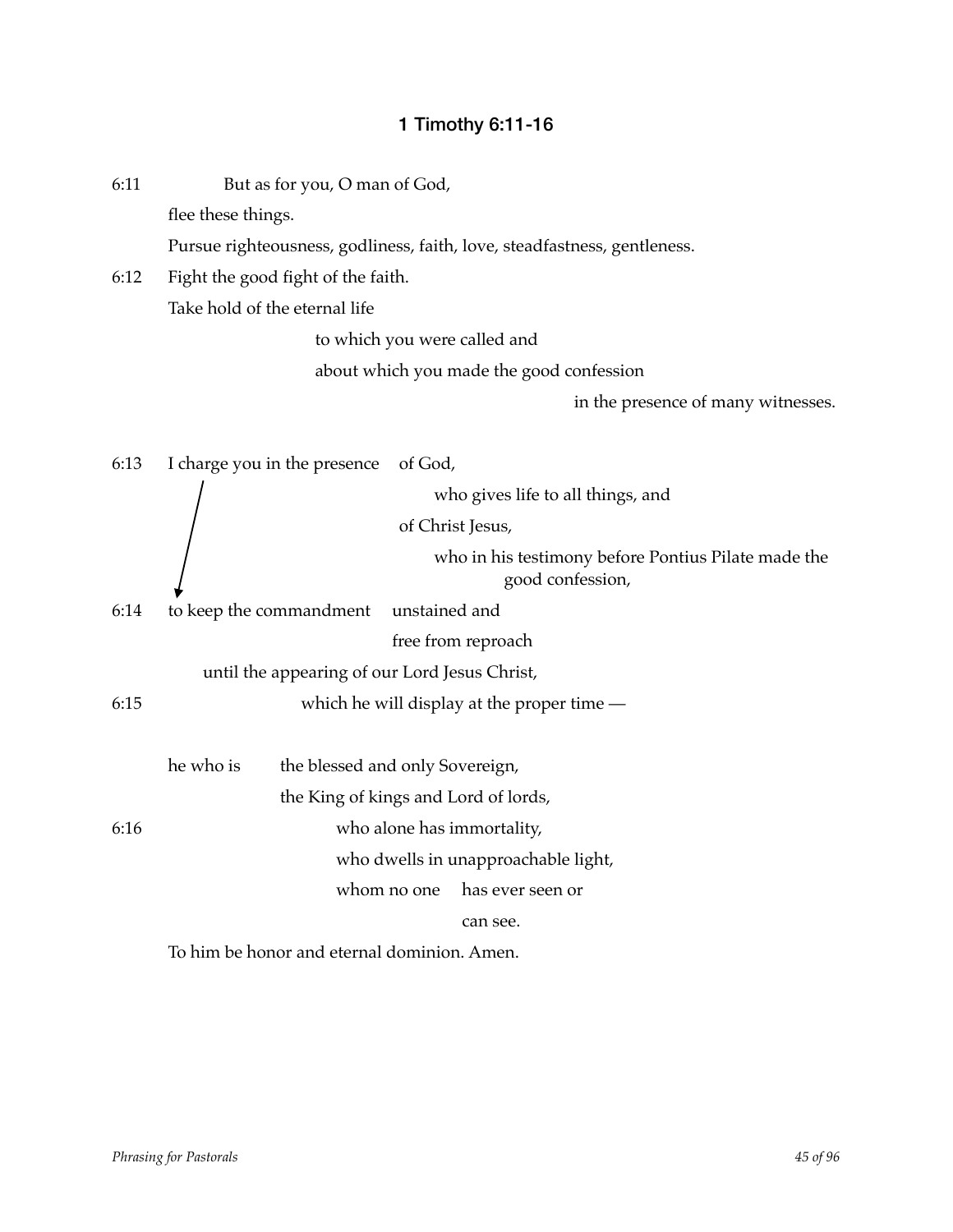## 1 Timothy 6:17-21

6:17 As for the rich in this present age,

charge them not to be haughty,

nor to set their hopes on the uncertainty of riches,

! ! but

on God.

who richly provides us with everything to enjoy.

| 6:18 |      | They are to do good,                                    |
|------|------|---------------------------------------------------------|
|      |      | to be rich in good works,                               |
|      |      | to be generous and ready to share,                      |
| 6:19 | thus | storing up treasure for themselves                      |
|      |      | as a good foundation for the future,                    |
|      |      | so that they may take hold of that which is truly life. |

#### **Final Admonition**

- 6:20 O Timothy, guard the deposit entrusted to you. Avoid the irreverent babble and contradictions of what is falsely called "knowledge,"
- 6:21 ! ! for by professing it some have swerved from the faith.

Grace be with you.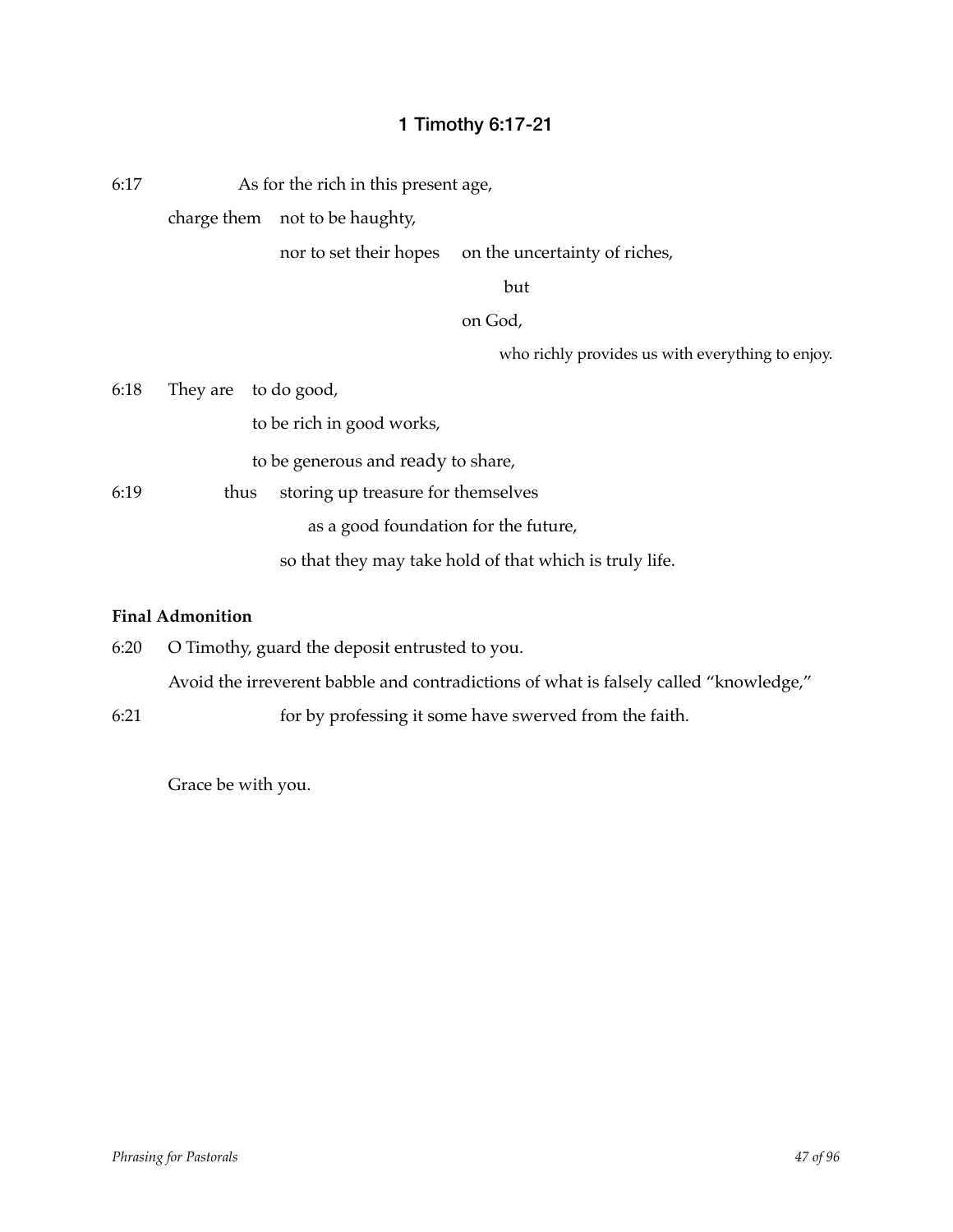## Titus 1:1-4

| 1:1 | Paul,                                                     |
|-----|-----------------------------------------------------------|
|     | a servant of God                                          |
|     | and an apostle of Jesus Christ,                           |
|     |                                                           |
|     | for the sake of the faith of God's elect                  |
|     | and their knowledge of the truth,                         |
|     | which accords with godliness,                             |
| 1:2 | in hope of eternal life,                                  |
|     | which God, who never lies, promised before the ages began |
| 1:3 | and at the proper time manifested                         |

in his word

through the preaching

with which I have been entrusted

by the command of God our Savior;

## **Recipient**

**Writer**

1:4 To Titus,

my true child in a common faith:

## **Greeting**

Grace and peace from God the Father

and Christ Jesus our Savior.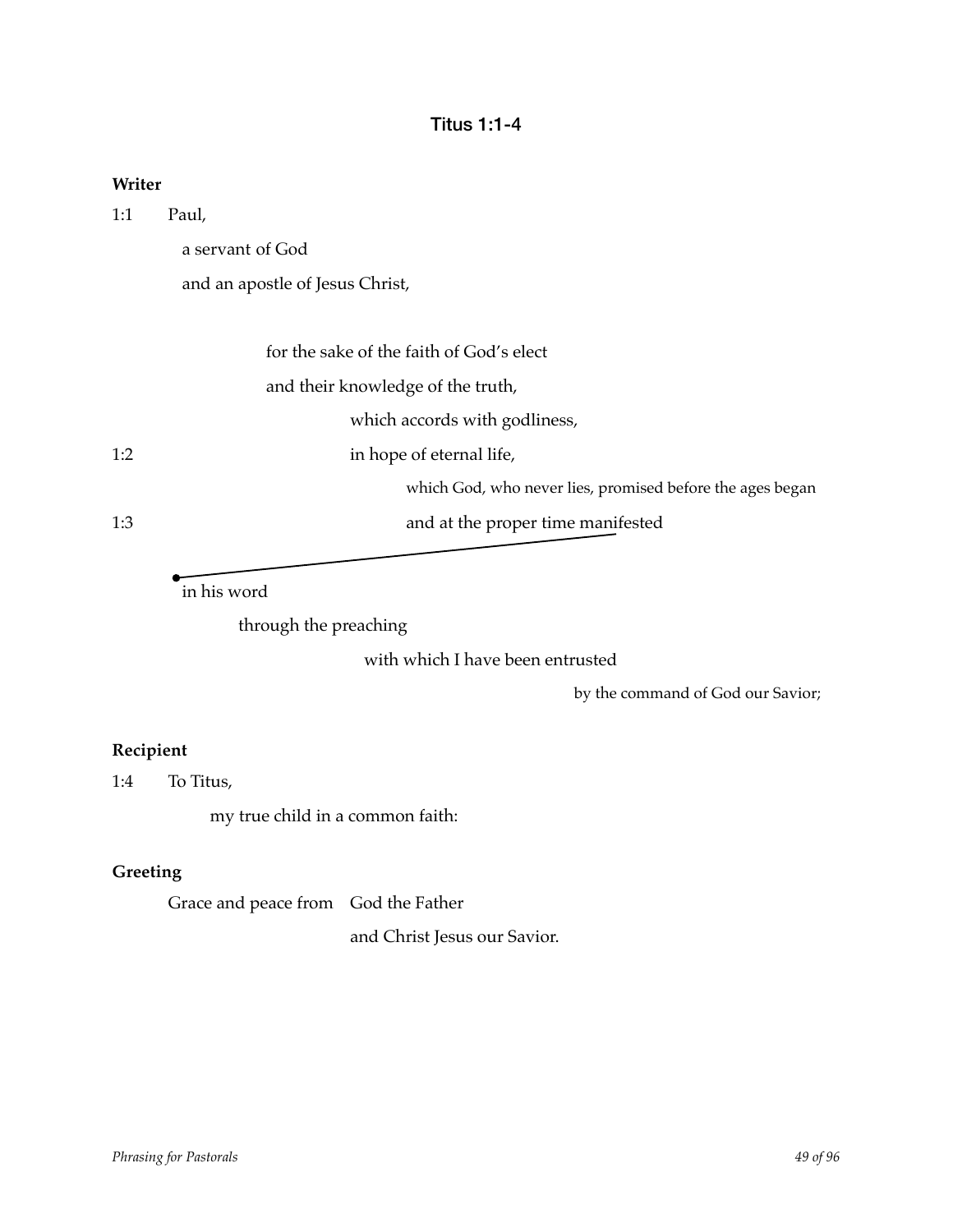## TITUS 1:5–9

1:5 This is why I left you in Crete,

so that you might put what remained into order, and

appoint elders in every town as I directed you-

1:6 if anyone is above reproach,

the husband of one wife, and

his children are believers and

not open to the charge of debauchery or insubordination.

1:7! ! For

an overseer, as God's steward, must be above reproach.

He must not be

arrogant or quick-tempered or a drunkard or violent or greedy for gain,

#### $1:8$  but

- hospitable, a lover of good, self-controlled, upright, holy, and disciplined.
- 1:9 He must hold firm to the trustworthy word as taught, so that he may be able to give instruction in sound doctrine and also to rebuke those who contradict it.

*Phrasing for Pastorals 51 of 96*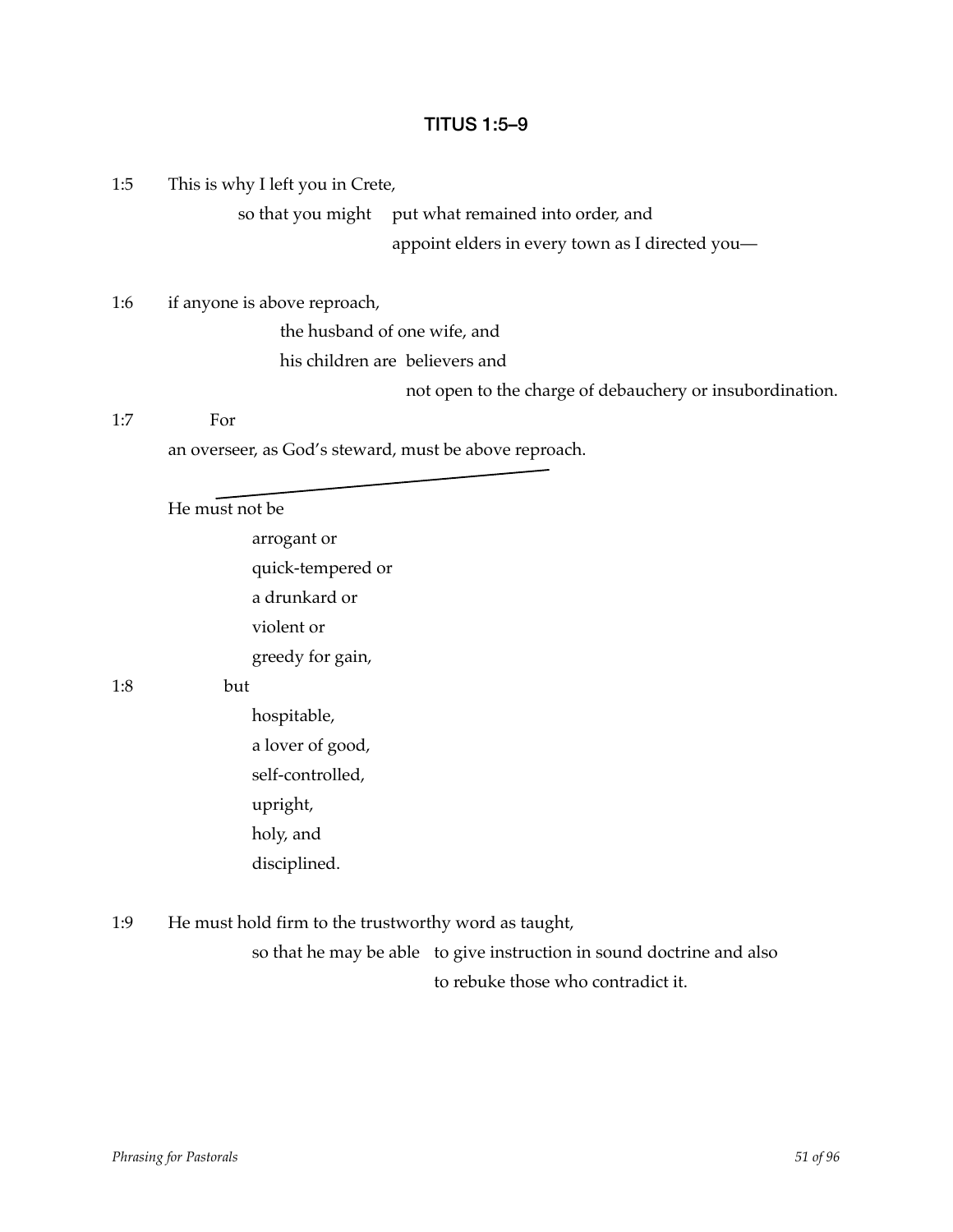## Titus 1:10–16

1:10 For there are many who are insubordinate, empty talkers and deceivers, especially those of the circumcision party. 1:11 They must be silenced, since they are upsetting whole families by teaching for shameful gain what they ought not to teach. 1:12 One of the Cretans,a prophet of their own, said, "Cretans are always liars, evil beasts, lazy gluttons." 1:13 Ihis testimony is true. Therefore rebuke them sharply, that they may be sound in the faith, 1:14 mot devoting themselves to Jewish myths and the commands of people who turn away from the truth. 1:15 To the pure, all things are pure,  $but$ to the defiled and unbelieving, nothing is pure; but both their minds and their consciences are defiled. 1:16 They profess to know God,  $but$ they deny him by their works. They are detestable, disobedient, unfit for any good work.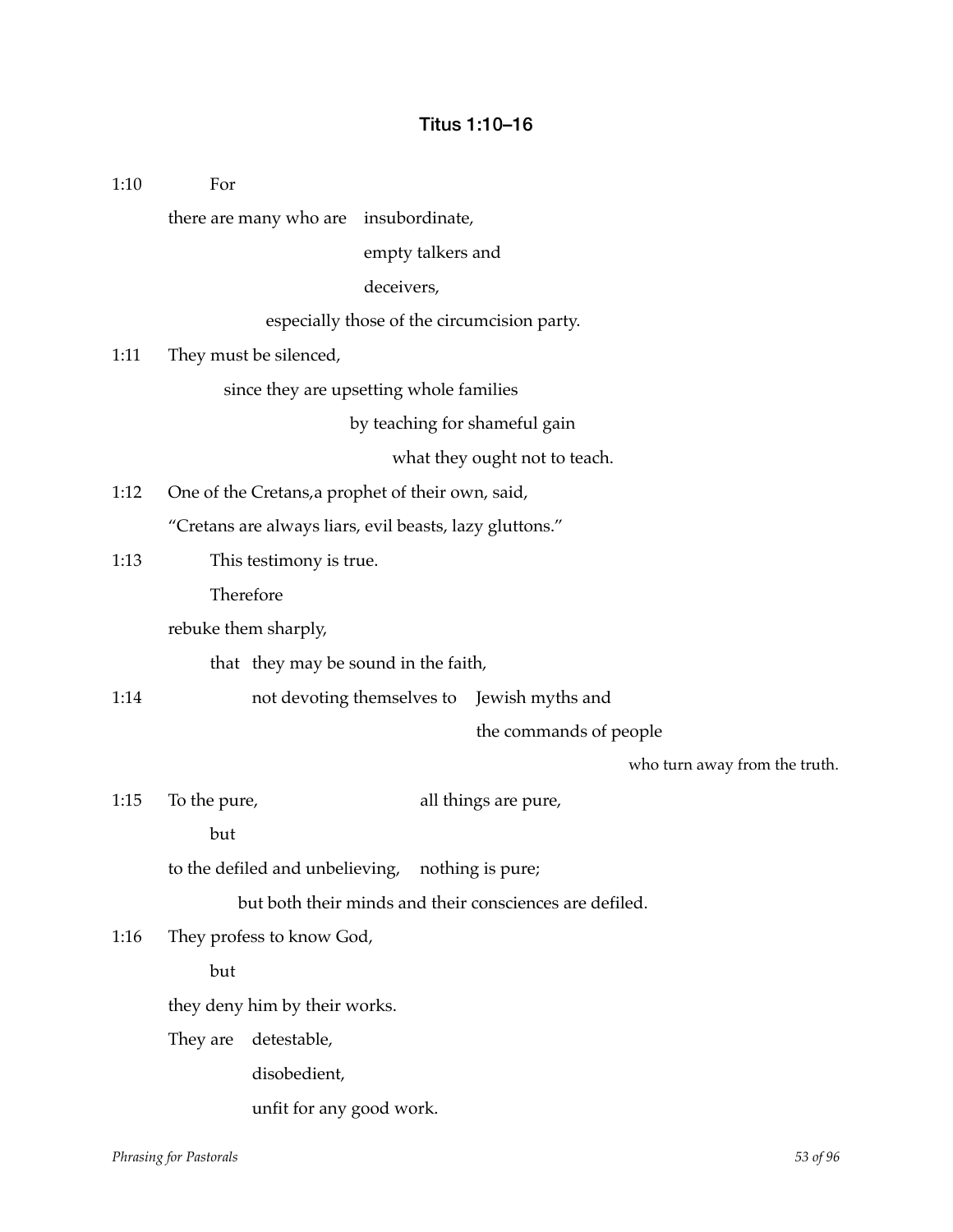## ΠΡΟΣ ΤΙΤΟΝ 2,1–10

2:1 But as for you, teach what accords with sound doctrine.

2:2 Older men are to be sober-minded, dignified, self-controlled, sound in faith, in love, and in steadfastness.

2:3 Older women likewise are to be reverent in behavior,

not slanderers or slaves to much wine.

They are to teach what is good,

2:4  $\ldots$  and so train the young women to love their husbands and children,

2:5 ! ! to be self-controlled,

 $pure$ ,

working at home,

kind, and

submissive to their own husbands,

that the word of God may not be reviled.

2:6 Likewise, urge the younger men to be self-controlled.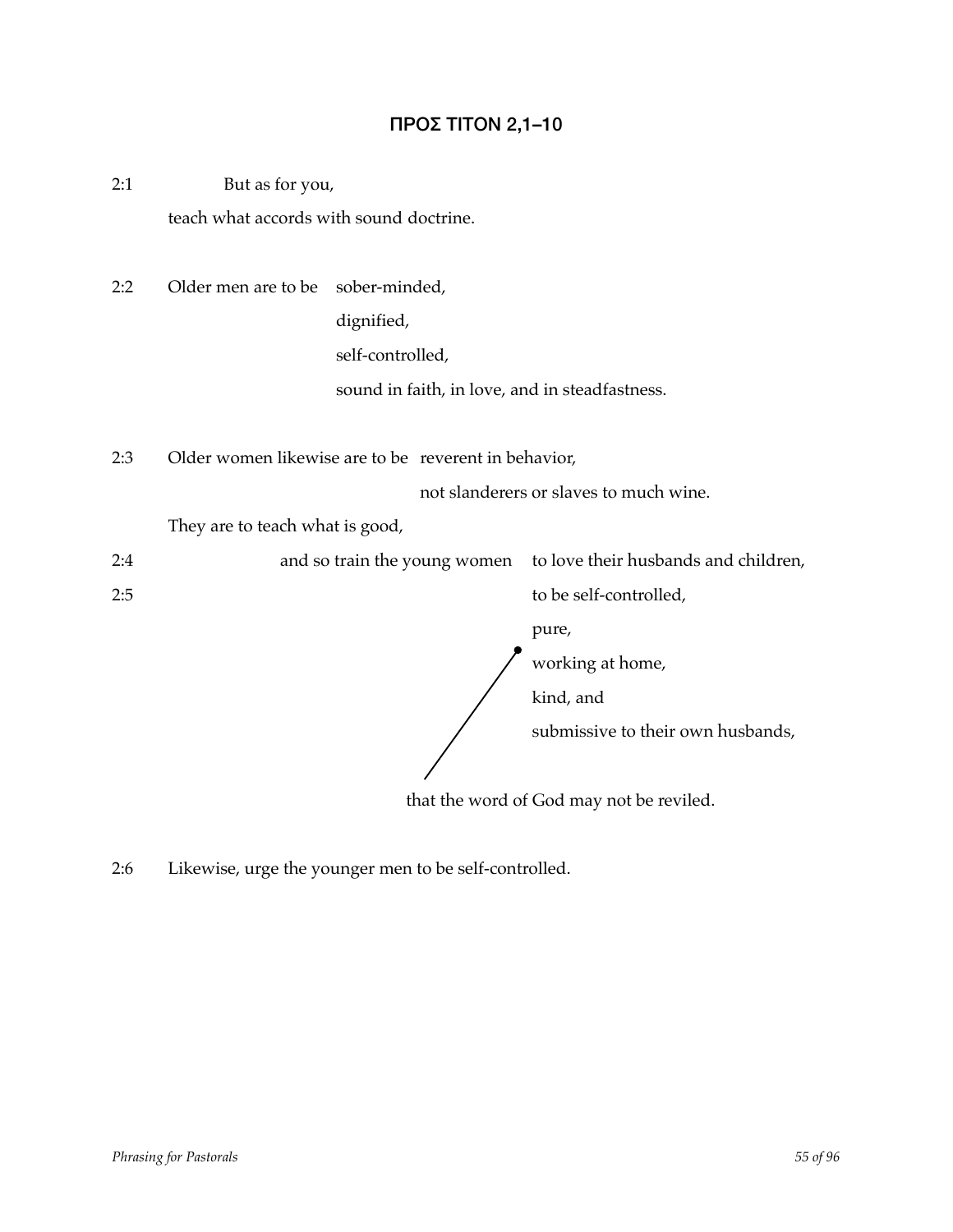| 2:7  | Show yourself in all respects to be a model of good works, |                                                                      |
|------|------------------------------------------------------------|----------------------------------------------------------------------|
|      | and in your teaching show                                  | integrity,                                                           |
|      |                                                            | dignity,                                                             |
| 2:8  |                                                            | and sound speech that cannot be condemned,                           |
|      |                                                            | so that an opponent may be put to shame,                             |
|      |                                                            | having nothing evil to say about us.                                 |
|      |                                                            |                                                                      |
| 2:9  | Slaves are to be                                           | submissive to their own masters in everything;                       |
|      | they are to be                                             | well-pleasing,                                                       |
|      |                                                            | not argumentative,                                                   |
| 2:10 |                                                            | not pilfering,                                                       |
|      |                                                            | but showing all good faith,                                          |
|      |                                                            | so that in everything they may adorn the doctrine of God our Savior. |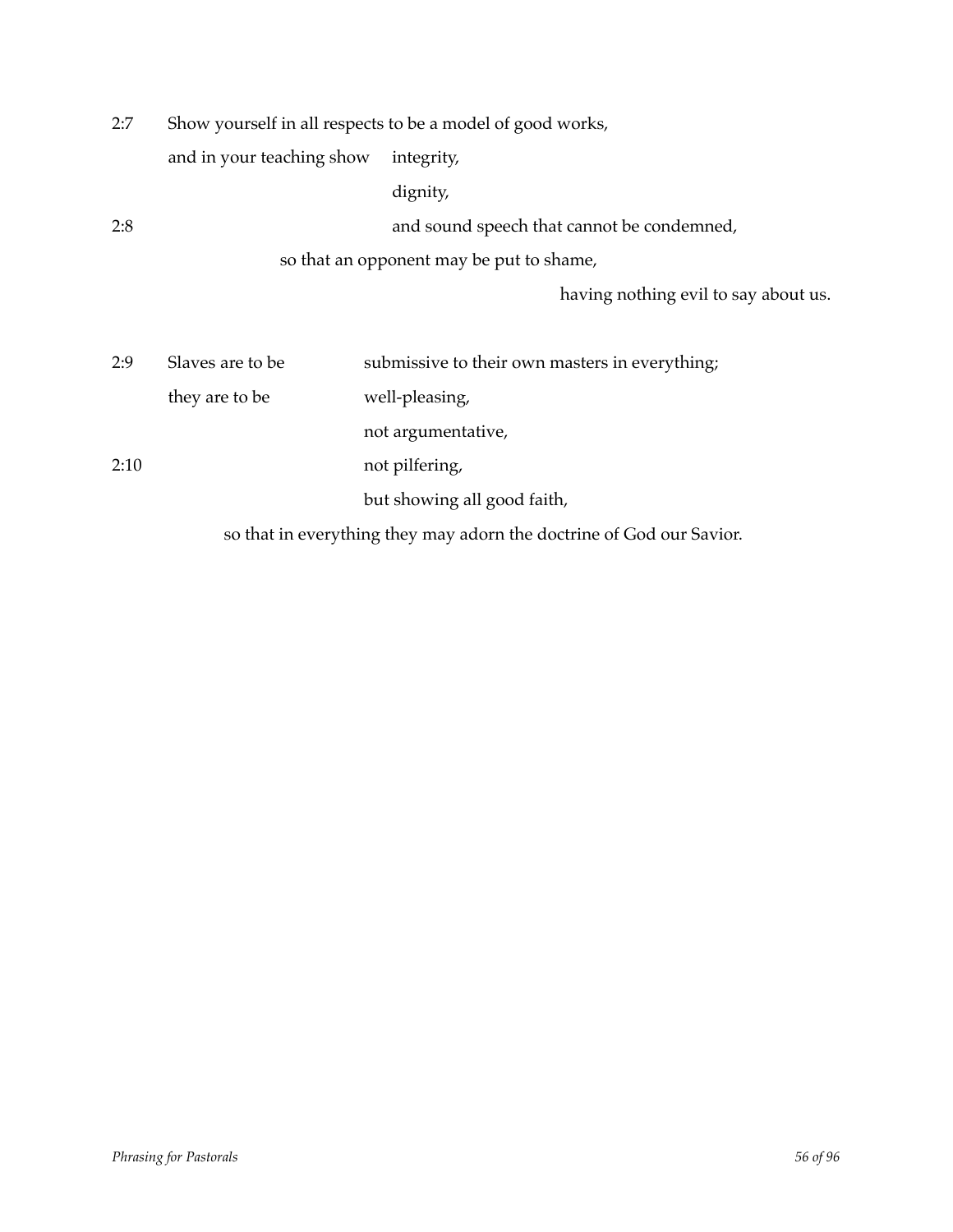## ΠΡΟΣ ΤΙΤΟΝ 2,11–15

| 2:11 | For                            |                                                                         |
|------|--------------------------------|-------------------------------------------------------------------------|
|      | the grace of God has appeared, |                                                                         |
|      |                                | bringing salvation for all people,                                      |
| 2:12 | training us to                 | renounce ungodliness and worldly passions, and                          |
|      |                                | to live self-controlled, upright, and godly lives in the present age,   |
| 2:13 | waiting for our blessed hope,  |                                                                         |
|      |                                | the appearing of the glory of our great God and Savior Jesus<br>Christ, |

2:14 who gave himself for us

to redeem us from all lawlessness and

to purify for himself a people for his own possession

who are zealous for good works.

2:15 Declare these things; exhort and rebuke with all authority. Let no one disregard you.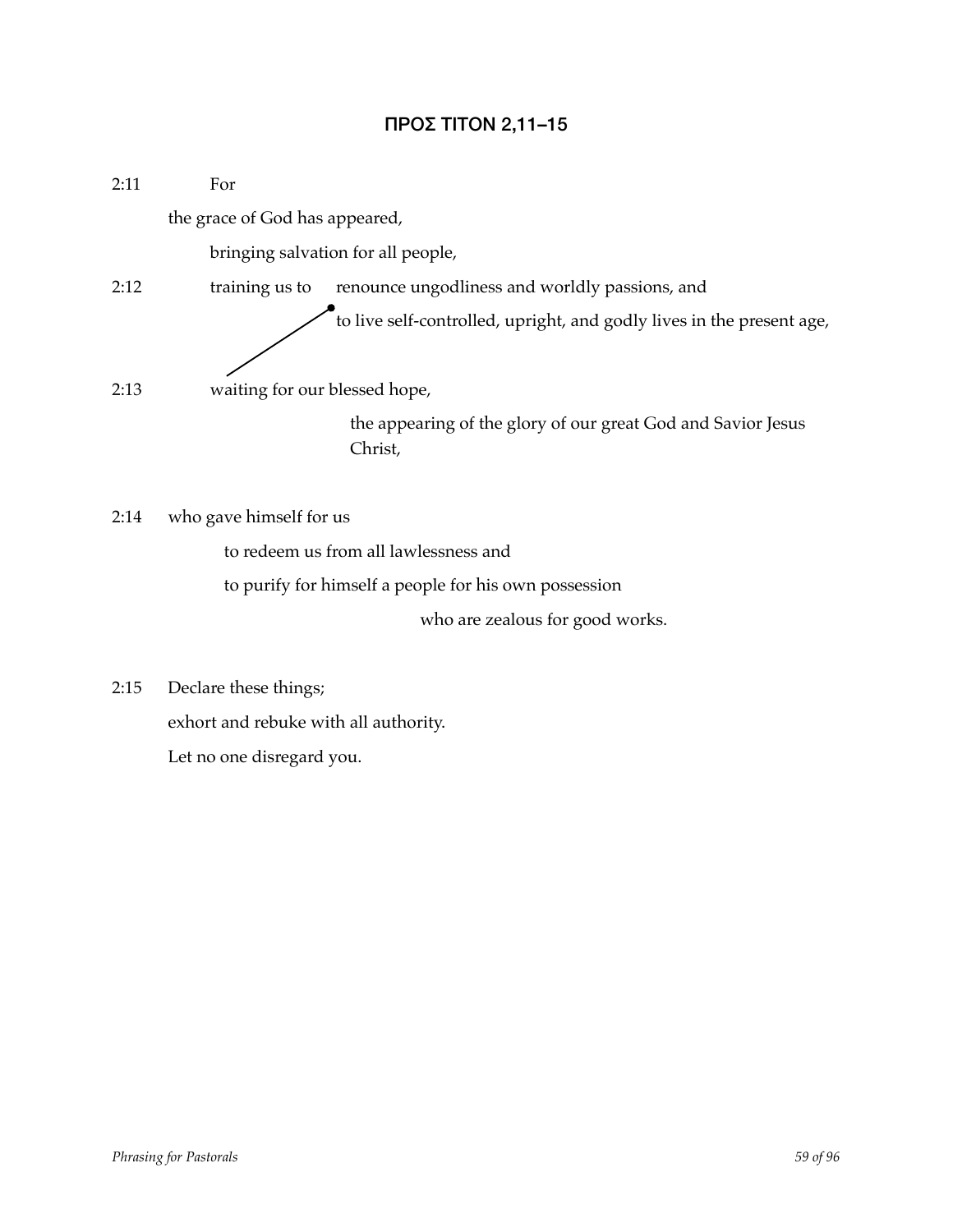# ΠΡΟΣ ΤΙΤΟΝ 3,1-11

| 3:1 | Remind them                 |                   | to be submissive to rulers and authorities,                       |
|-----|-----------------------------|-------------------|-------------------------------------------------------------------|
|     |                             | to be obedient,   |                                                                   |
|     |                             |                   | to be ready for every good work,                                  |
| 3:2 |                             |                   | to speak evil of no one,                                          |
|     |                             |                   | to avoid quarreling,                                              |
|     |                             | to be gentle, and |                                                                   |
|     |                             |                   | to show perfect courtesy toward all people.                       |
| 3:3 | For                         |                   |                                                                   |
|     | we ourselves were once      |                   | foolish,                                                          |
|     |                             |                   | disobedient,                                                      |
|     |                             |                   | led astray,                                                       |
|     |                             |                   | slaves to various passions and pleasures,                         |
|     |                             |                   | passing our days in malice and envy,                              |
|     |                             |                   | hated by others and hating one another.                           |
| 3:4 | But                         |                   |                                                                   |
|     |                             |                   | when the goodness and loving kindness of God our Savior appeared, |
| 3:5 | he saved us,                |                   |                                                                   |
|     |                             |                   | not because of works done by us in righteousness,                 |
|     | but                         |                   |                                                                   |
|     | according to his own mercy, |                   |                                                                   |
|     |                             |                   | by the washing of regeneration                                    |
|     | and                         |                   |                                                                   |
|     | renewal of the Holy Spirit, |                   |                                                                   |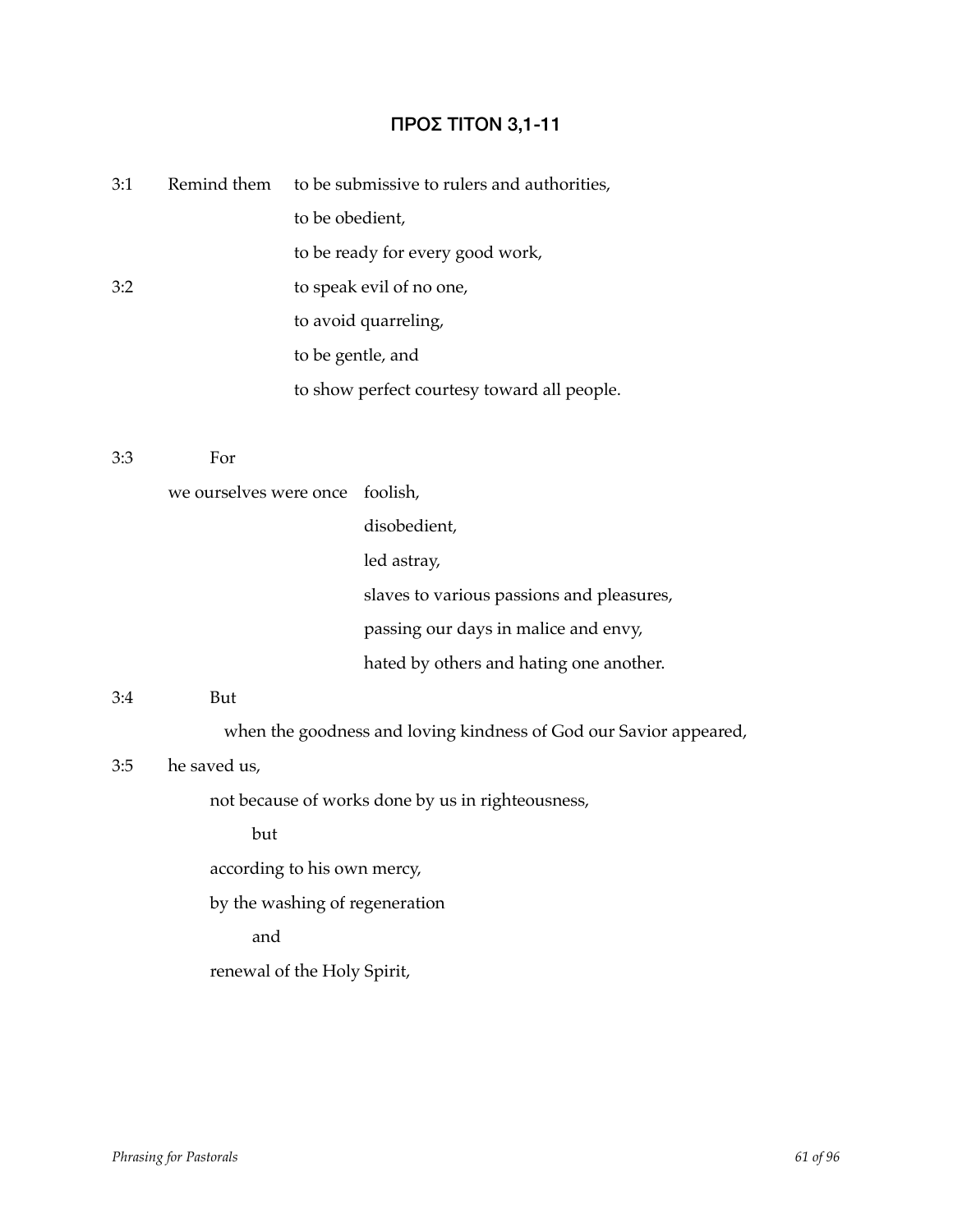3:6 whom he poured out on us

richly

through Jesus Christ our Savior,

3:7 ! ! so that being justified by his grace we might become heirs

according to the hope of eternal life.

3:8 The saying is trustworthy, and

I want you to insist on these things,

so that those who have believed in God may be careful to devote themselves to good works.

#### **False Teaching**

These things are excellent and profitable for people.

#### 3:9 ! ! But

avoid foolish controversies,

genealogies,

dissensions, and

quarrels about the law,

for they are unprofitable and worthless.

#### 3:10 As for a person who stirs up division,

after warning him once and then twice,

have nothing more to do with him,

3:11 ! ! knowing that such a person is warped and

sinful;

he is self-condemned.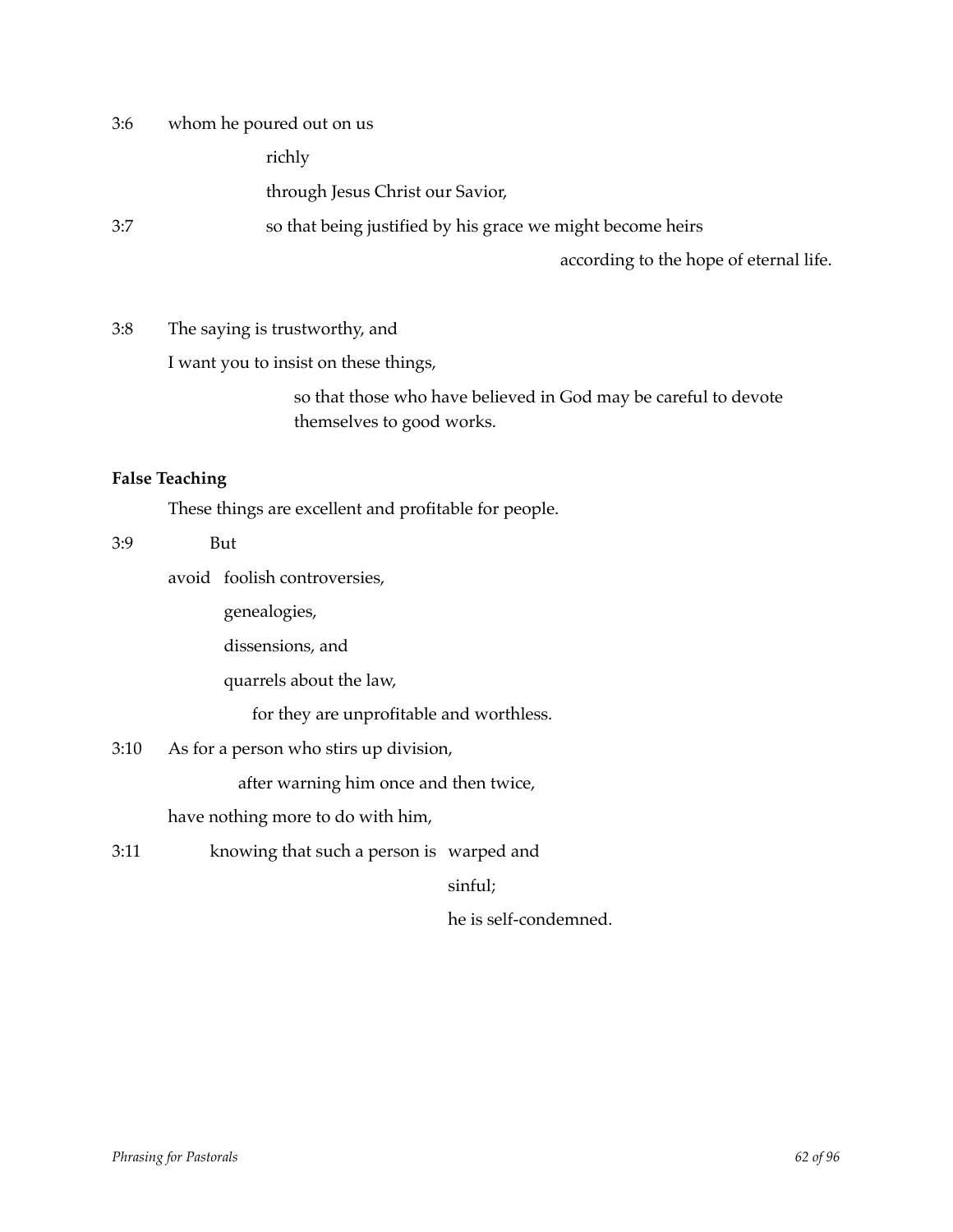## ΠΡΟΣ ΤΙΤΟΝ 3,12–15

3:12! ! When I send Artemas or Tychicus to you,

do your best to come to me at Nicopolis,

for I have decided to spend the winter there.

- 3:13 Do your best to speed Zenas the lawyer and Apollos on their way; see that they lack nothing.
- 3:14 And let our people learn to devote themselves to good works,

so as to help cases of urgent need, and not be unfruitful.

3:15 All who are with me send greetings to you. Greet those who love us in the faith. Grace be with you all.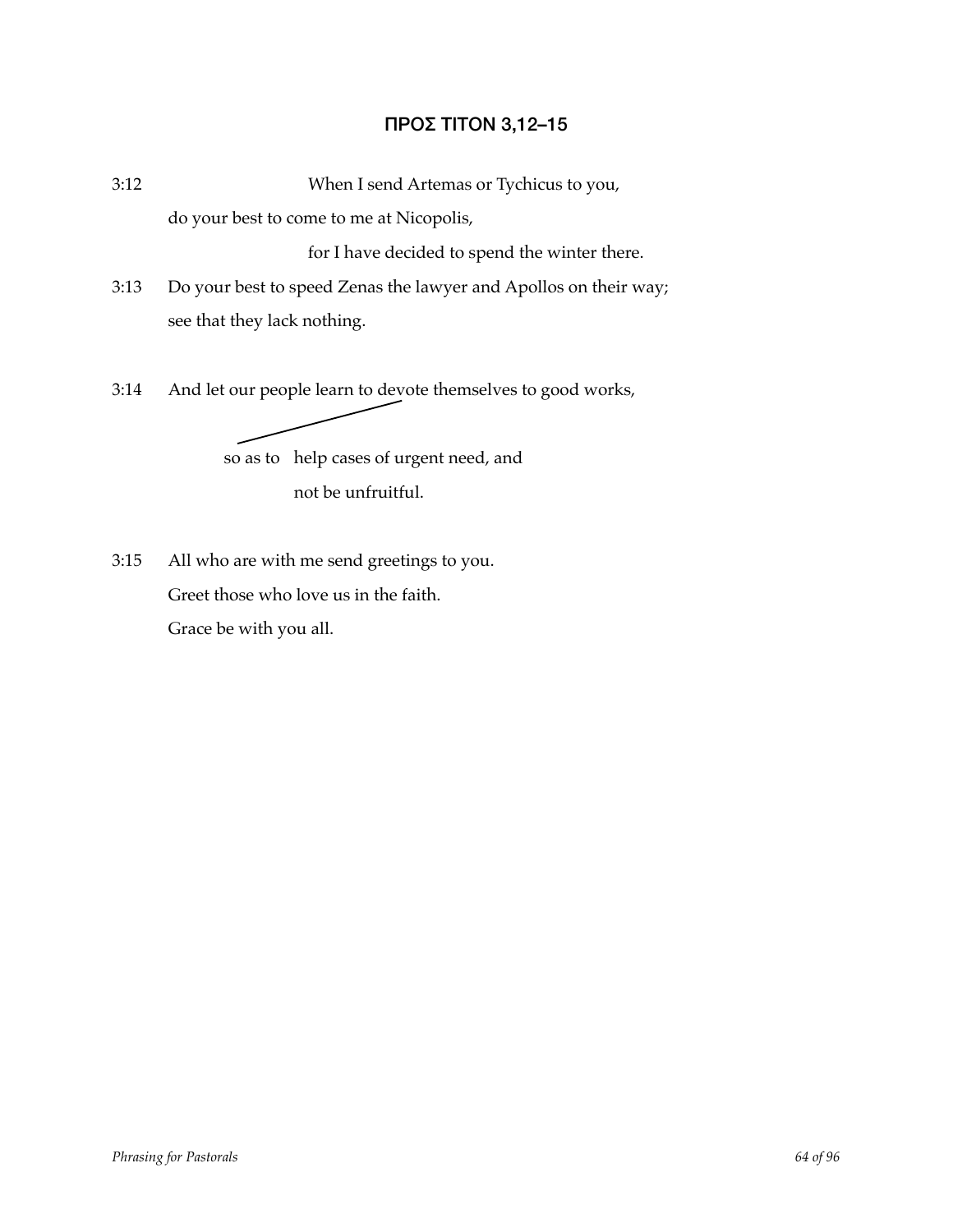## **2 Timothy 1:1–2**

1:1 Paul,

an apostle of Christ Jesus

by the will of God

according to the promise of the life that is in Christ Jesus,

## 1:2 To Timothy,

my beloved child:

Grace, mercy, and peace from God the Father and

Christ Jesus our Lord.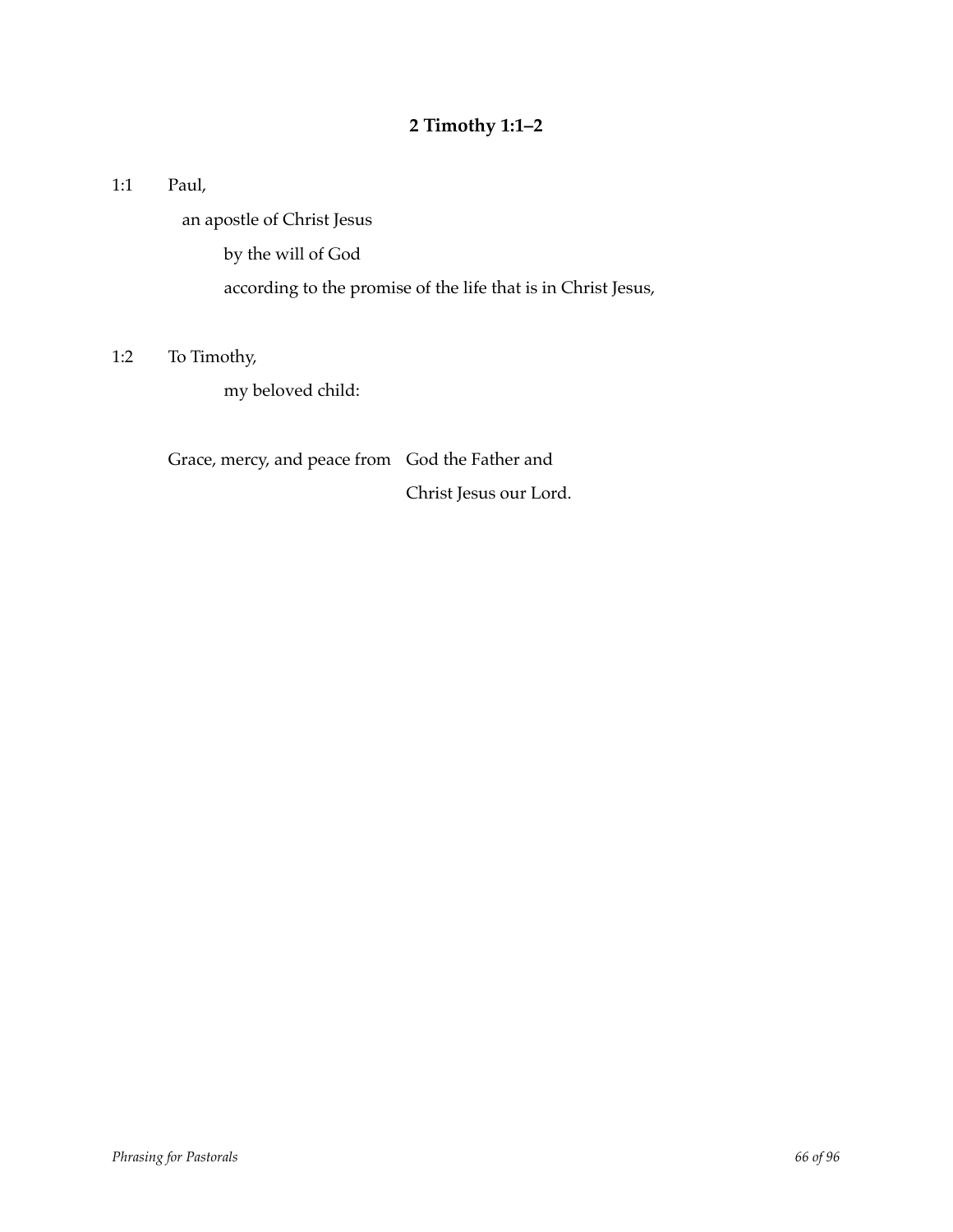## 2 Timothy 1:3-8

## **Thanksgiving**

1:3 I thank God

whom I serve, as did my ancestors,

with a clear conscience,

as I remember you constantly in my prayers

night and day.

1:4 As I remember your tears,

I long to see you,

that I may be filled with joy.

1:5 I am reminded of your sincere faith,

a faith that dwelt first in your grandmother Lois and

your mother Eunice

and now, I am sure, dwells in you as well.

#### **Call to Suffer without Shame**

1:6 For this reason I remind you to fan into flame the gift of God,

which is in you

through the laying on of my hands,

 $1:7$  for God gave us a spirit not of fear  $\sqrt{ }$  but

of power and love and self-control.

1:8 Therefore

do not be ashamed of the testimony about our Lord,

nor of me his prisoner,

but

share in suffering for the gospel by the power of God,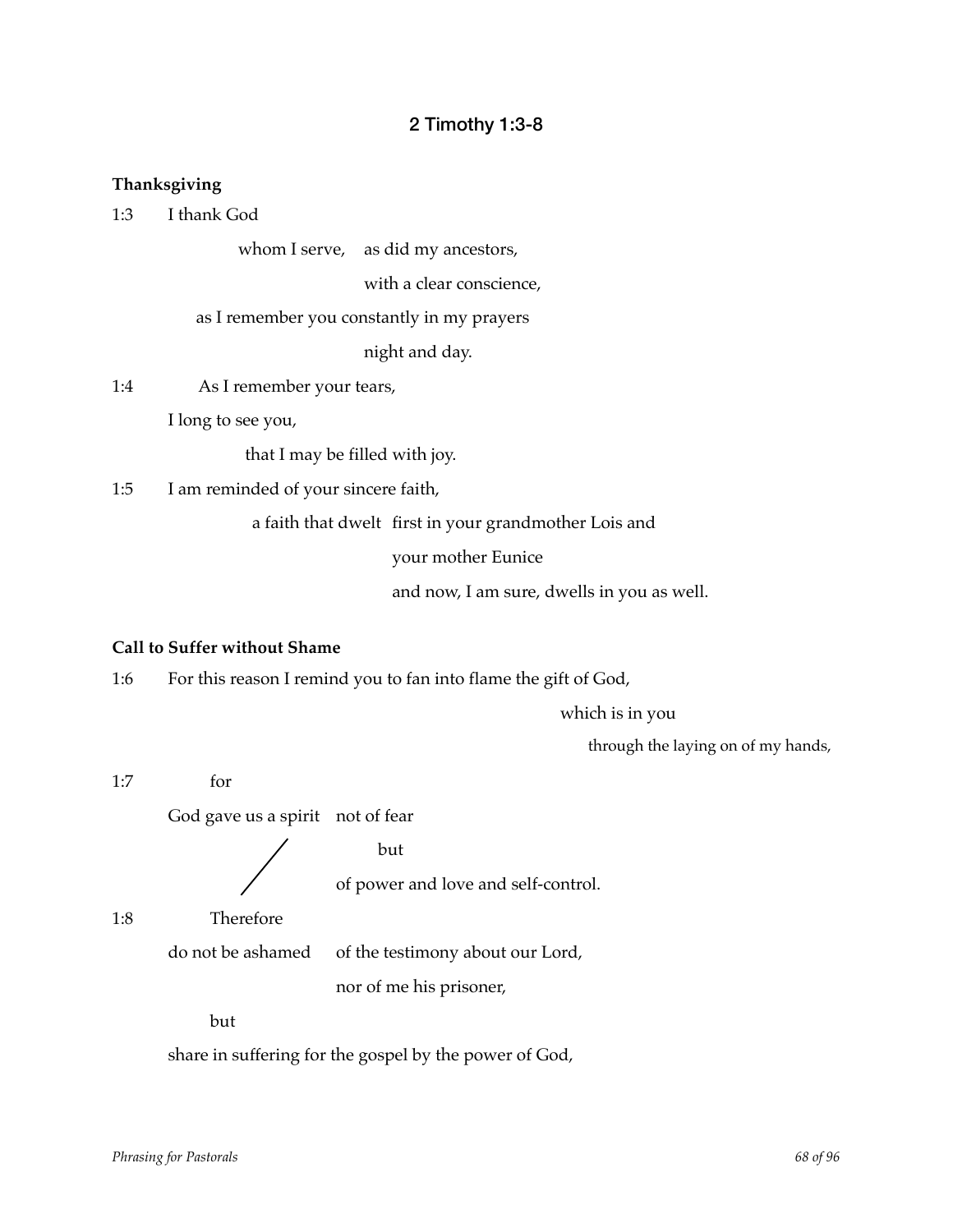1:9 who saved us

and

called us to a holy calling,

not because of our works

 $but$ 

because of his own purpose and grace,



which he gave us in Christ Jesus

before the ages began,

1:10 and which now has been manifested

through the appearing of our Savior Christ Jesus,

who abolished death and

brought life and immortality to light through the gospel,

1:11 for which I was appointed a preacher and apostle and teacher,

1:12 which is why I suffer as I do.

But I am not ashamed,

for

{1} I know whom I have believed, and

{2} I am convinced that he is able to guard until that Day what has been entrusted to me.

1:13 Follow the pattern of the sound words

that you have heard from me,

in the faith and love that are in Christ Jesus.

1:14 By the Holy Spirit who dwells within us, guard the good deposit entrusted to you.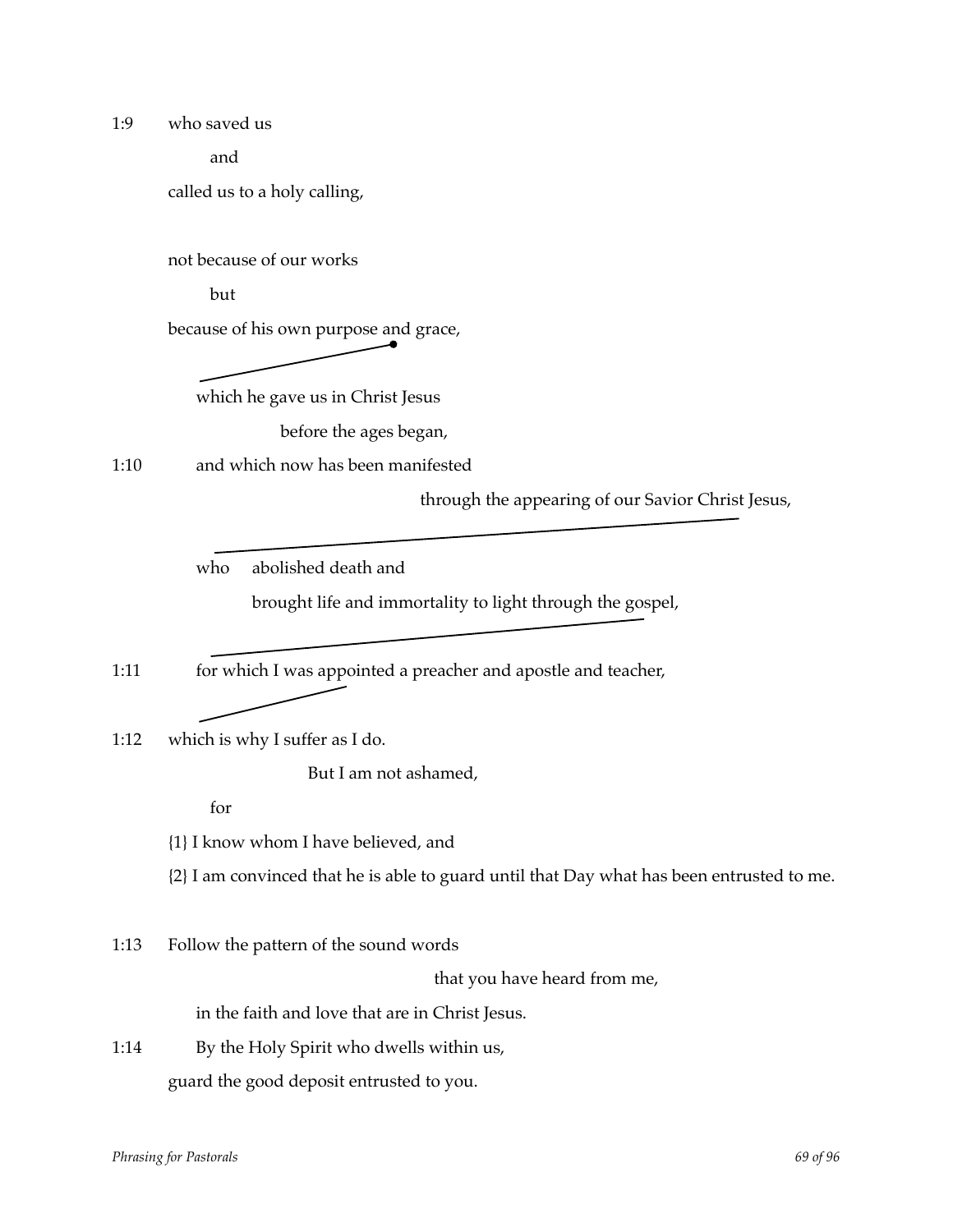## **Examples**

|      | 1:15 You are aware that all who are in Asia turned away from me,      |  |
|------|-----------------------------------------------------------------------|--|
|      | among whom are Phygelus and Hermogenes.                               |  |
| 1:16 | May the Lord grant mercy to the household of Onesiphorus,             |  |
|      | he often refreshed me and<br>for                                      |  |
|      | was not ashamed of my chains,                                         |  |
| 1:17 | but                                                                   |  |
|      | when he arrived in Rome he searched for me earnestly and found me $-$ |  |
| 1:18 | may the Lord grant him to find mercy from the Lord on that Day! —     |  |
|      | and you well know all the service he rendered at Ephesus.             |  |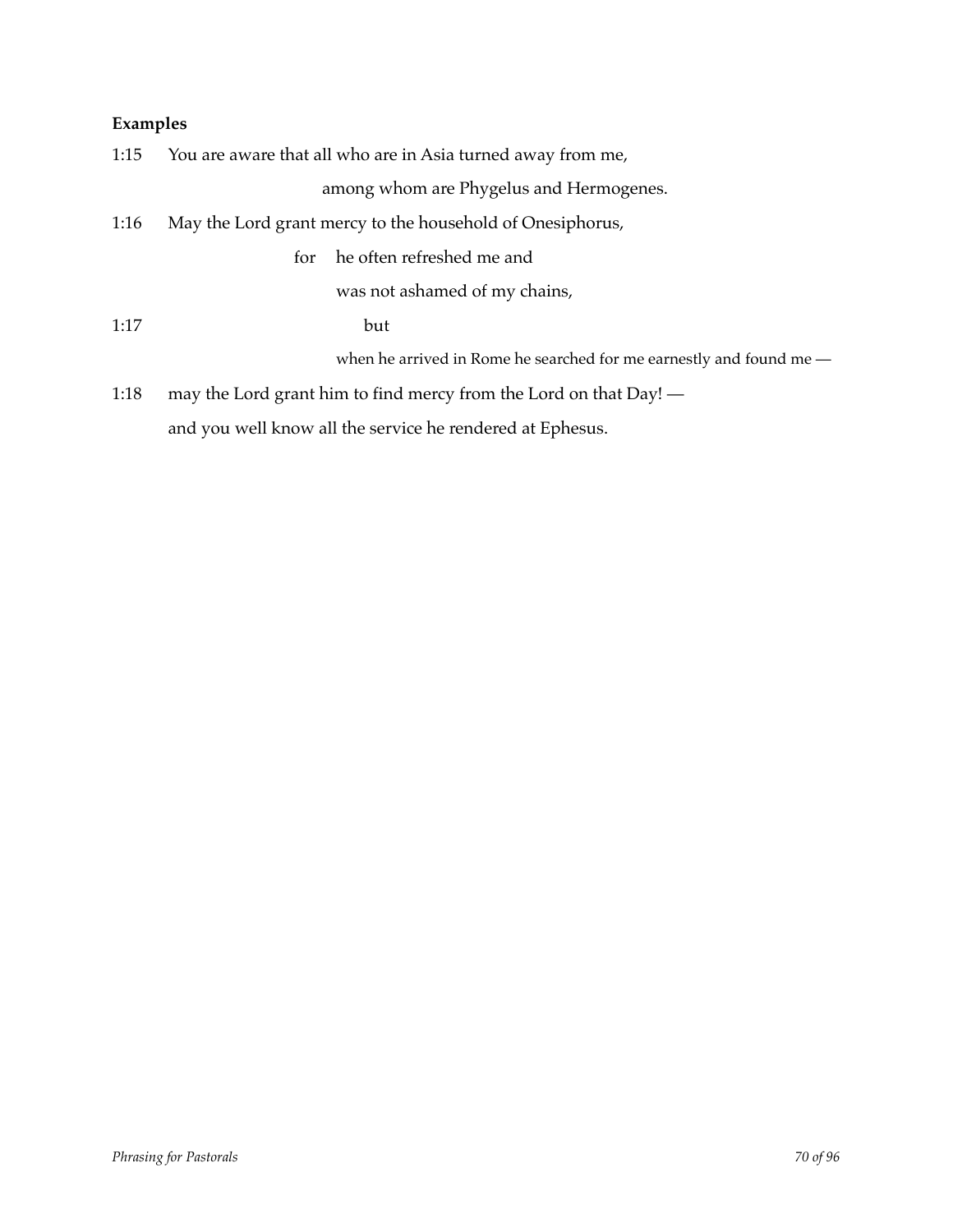## 2 Timothy 2:1–13

#### **Continued Appeal to Timothy**

| 2:1 |  |  | You then, my child, be strengthened |
|-----|--|--|-------------------------------------|
|-----|--|--|-------------------------------------|

by the grace that is in Christ Jesus,

2:2 and what you have heard from me in the presence of many witnesses entrust to faithful men

who will be able to teach others also.

- 2:3 Share in suffering as a good soldier of Christ Jesus.
- 2:4 {1} No soldier gets entangled in civilian pursuits, since his aim is to please the one who enlisted him.
- 2:5 {2} An athlete is not crowned

unless he competes according to the rules.

2:6 {3} It is the hard-working farmer

who ought to have the first share of the crops.

2:7 Think over what I say,

for the Lord will give you understanding in everything.

#### **Gospel**

2:8 Remember Jesus Christ,

risen from the dead.

the offspring of David,

as preached in my gospel,

2:9 ! ! for which I am suffering,

bound with chains as a criminal.

. But a state of the state of the state of the But and the But and the But and the But and the But and the But

the word of God is not bound!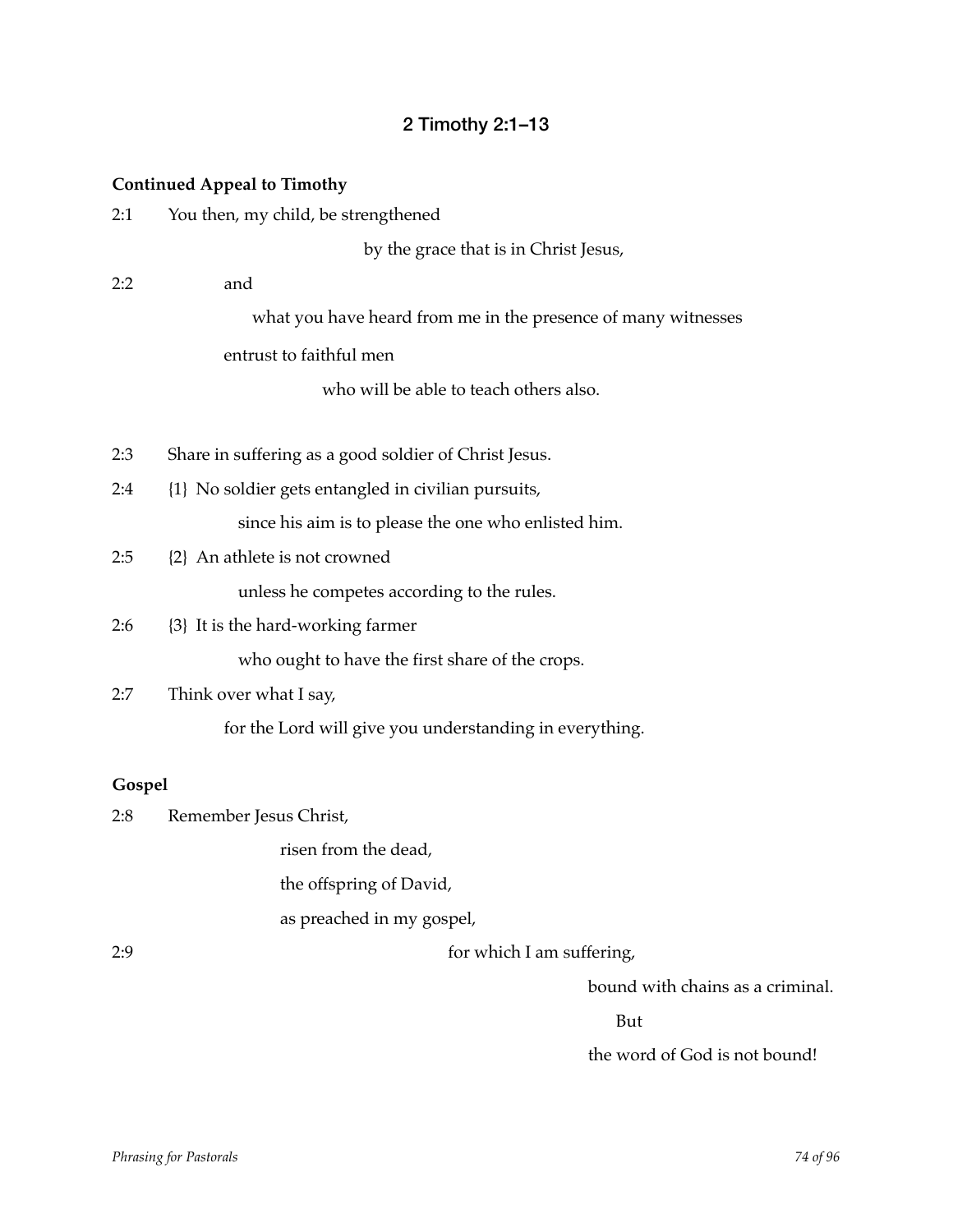2:10 Therefore

I endure everything for the sake of the elect,

that they also may obtain the salvation

that is in Christ Jesus

with eternal glory.

2:11 The saying is trustworthy, for:

If we have died with him,

we will also live with him;

#### 2:12 if we endure,

we will also reign with him;

if we deny him,

he also will deny us;

2:13 if we are faithless,

he remains faithful — for he cannot deny himself.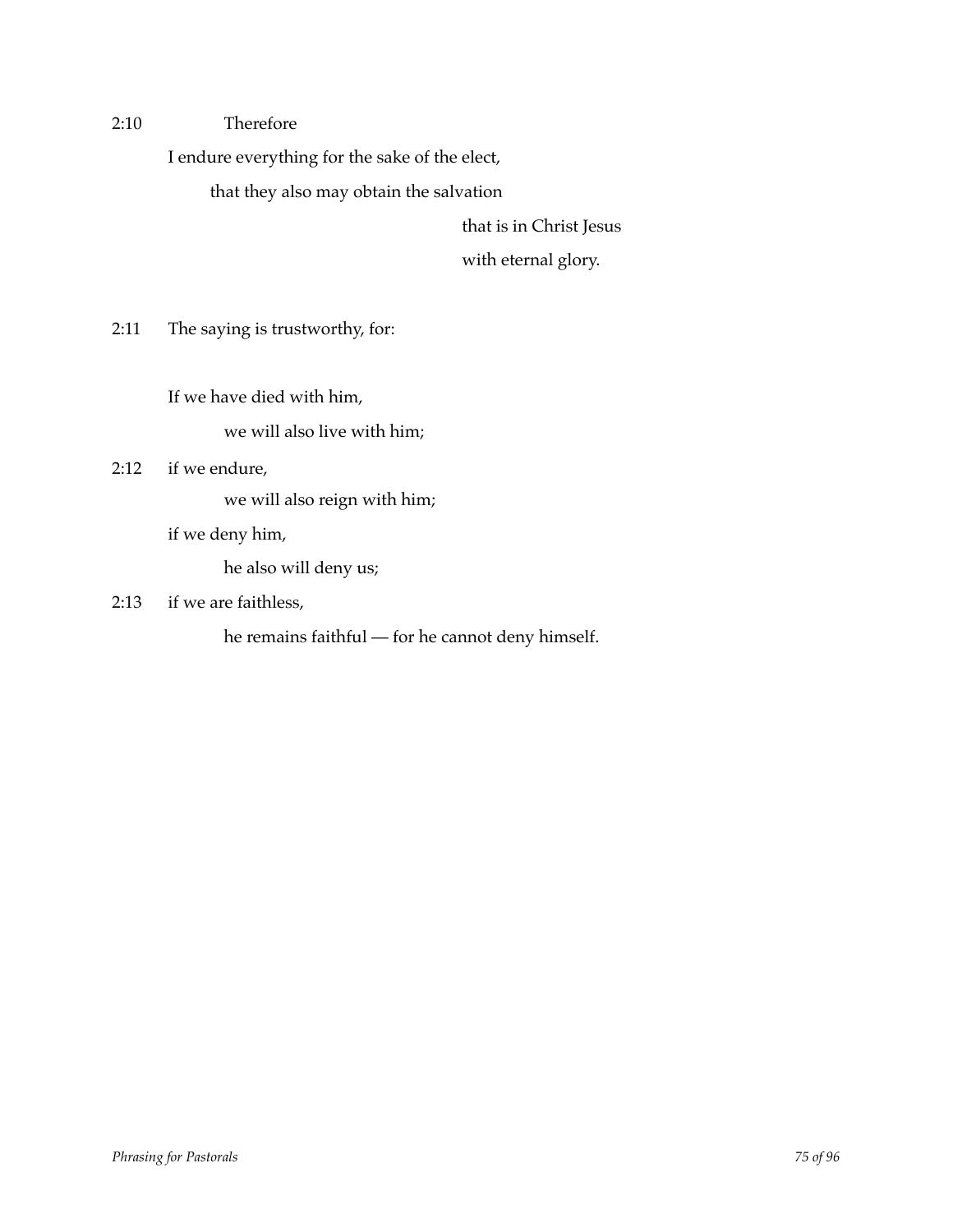## 2 Timothy 2:14–21

#### **Timothy and Opponents Contrasted**

2:14 Remind them of these things, and

charge them before God not to quarrel about words,

which does no good, but

only ruins the hearers.

2:15 Do your best to present yourself to God as one approved,

a worker who has no need to be ashamed,

rightly handling the word of truth.

2:16 But

avoid irreverent babble,

for it will lead people into more and more ungodliness,

#### 2:17 and

their talk will spread like gangrene.

Among them are Hymenaeus and Philetus,

2:18 **who have swerved from the truth,** 

saying that the resurrection has already happened.

They are upsetting the faith of some.

2:19 But

God's firm foundation stands, bearing this seal:



and,

"Let everyone who names the name of the Lord depart from iniquity."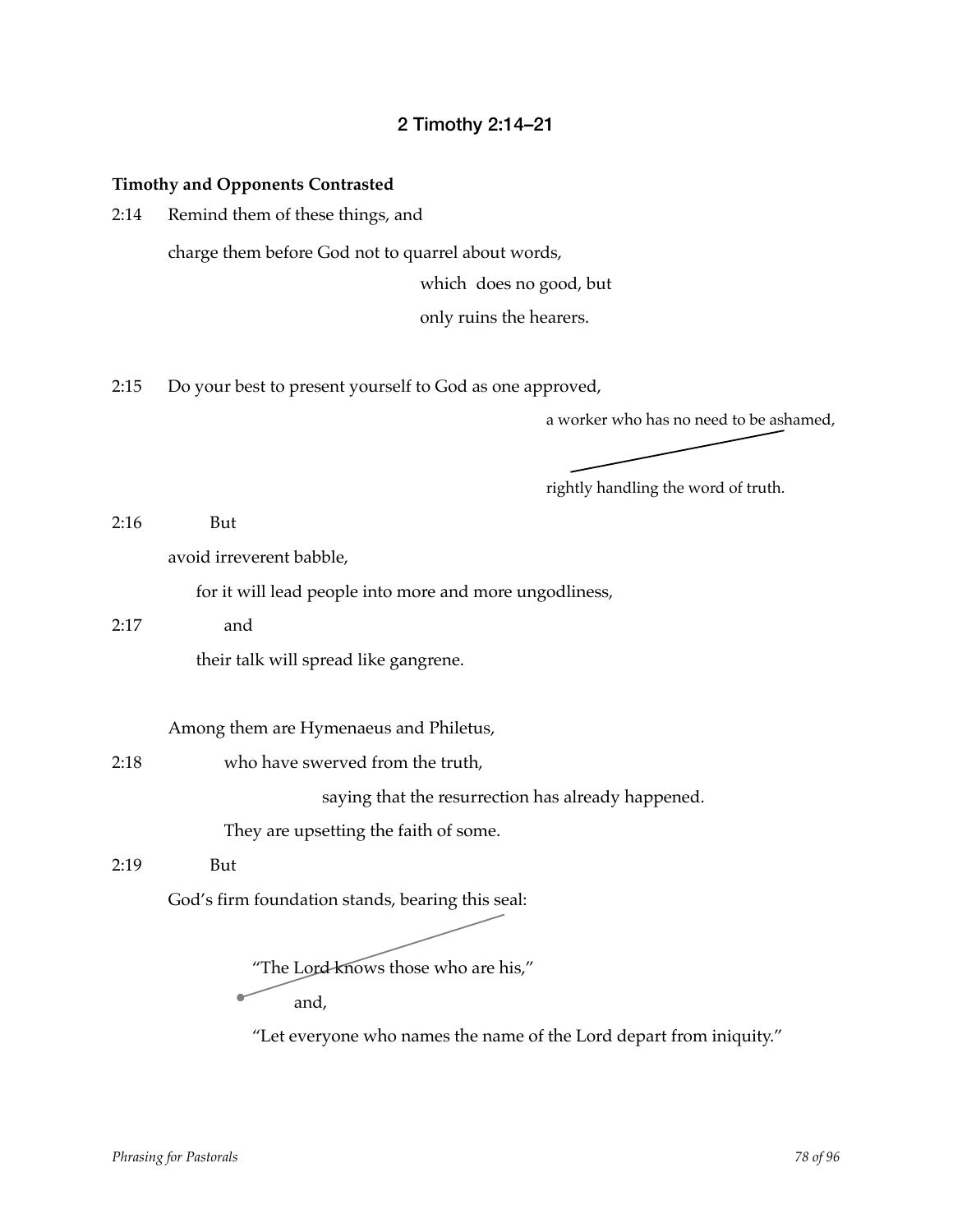## **Metaphors contrasting Timothy and the False Teachers**

2:20! ! Now

in a great house there are not only vessels

of gold and silver but also of wood and clay,

some for honorable use, some for dishonorable.

2:21 Therefore,

if anyone cleanses himself from what is dishonorable,

he will be a vessel for honorable use,

set apart as holy, useful to the master of the house, ready for every good work.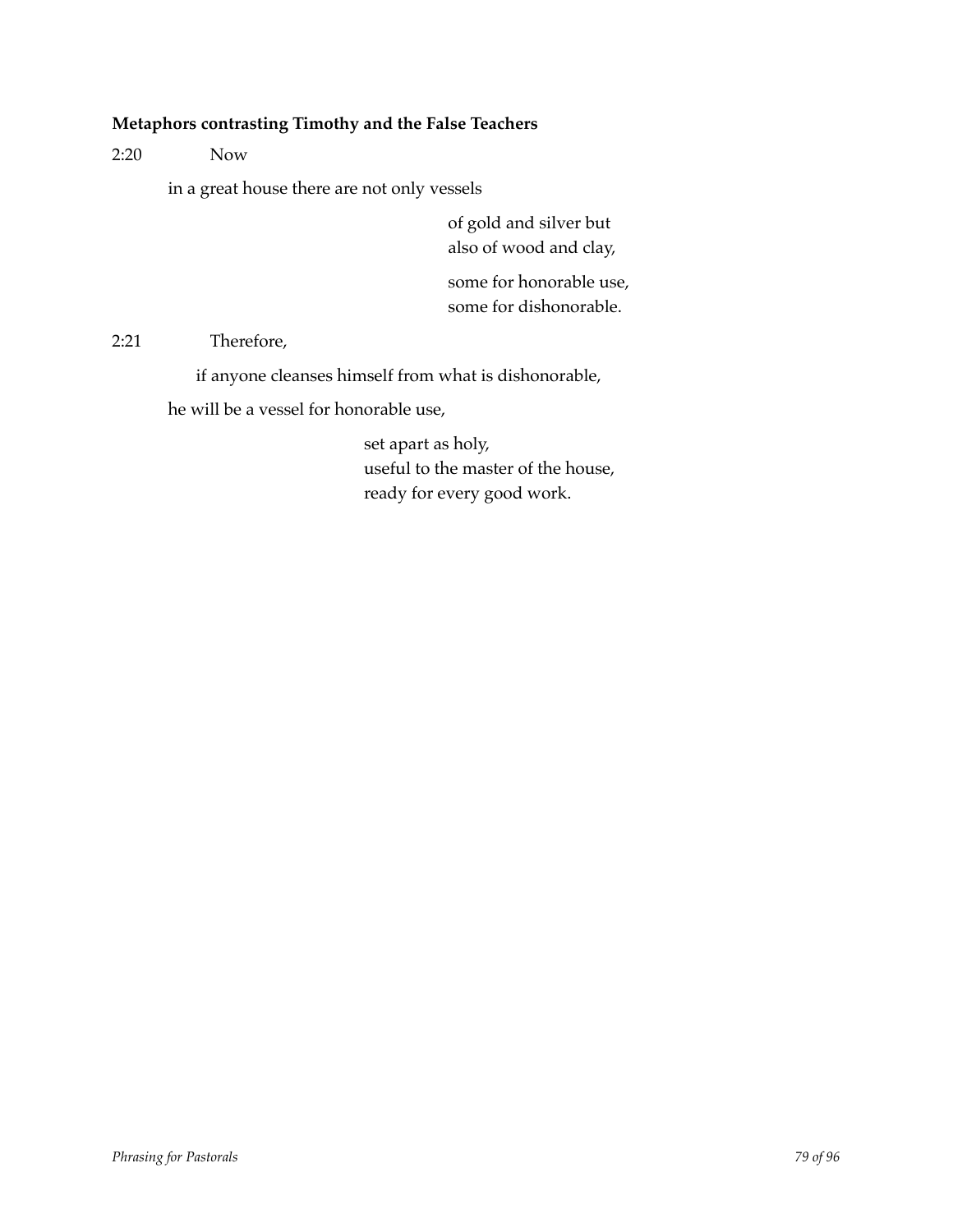# 2 Timothy 2:22–26

## **The Lord's Servant**

| 2:22 | So                                                       |                                                          |
|------|----------------------------------------------------------|----------------------------------------------------------|
|      | flee youthful passions and                               |                                                          |
|      | pursue righteousness, faith, love, and peace,            |                                                          |
|      |                                                          | along with those who call on the Lord from a pure heart. |
| 2:23 | Have nothing to do with foolish, ignorant controversies; |                                                          |
|      | you know that they breed quarrels.                       |                                                          |
| 2:24 | And the Lord's servant must not be quarrelsome           |                                                          |
|      |                                                          | but                                                      |
|      |                                                          | kind to everyone,                                        |
|      |                                                          | able to teach,                                           |
|      |                                                          | patiently enduring evil,                                 |
| 2:25 |                                                          | correcting his opponents with gentleness.                |
|      |                                                          |                                                          |
|      | God may perhaps grant them repentance                    |                                                          |
|      |                                                          | leading to a knowledge of the truth,                     |
| 2:26 | and                                                      |                                                          |
|      | they may escape from the snare of the devil,             |                                                          |
|      |                                                          | after being captured by him to do his will.              |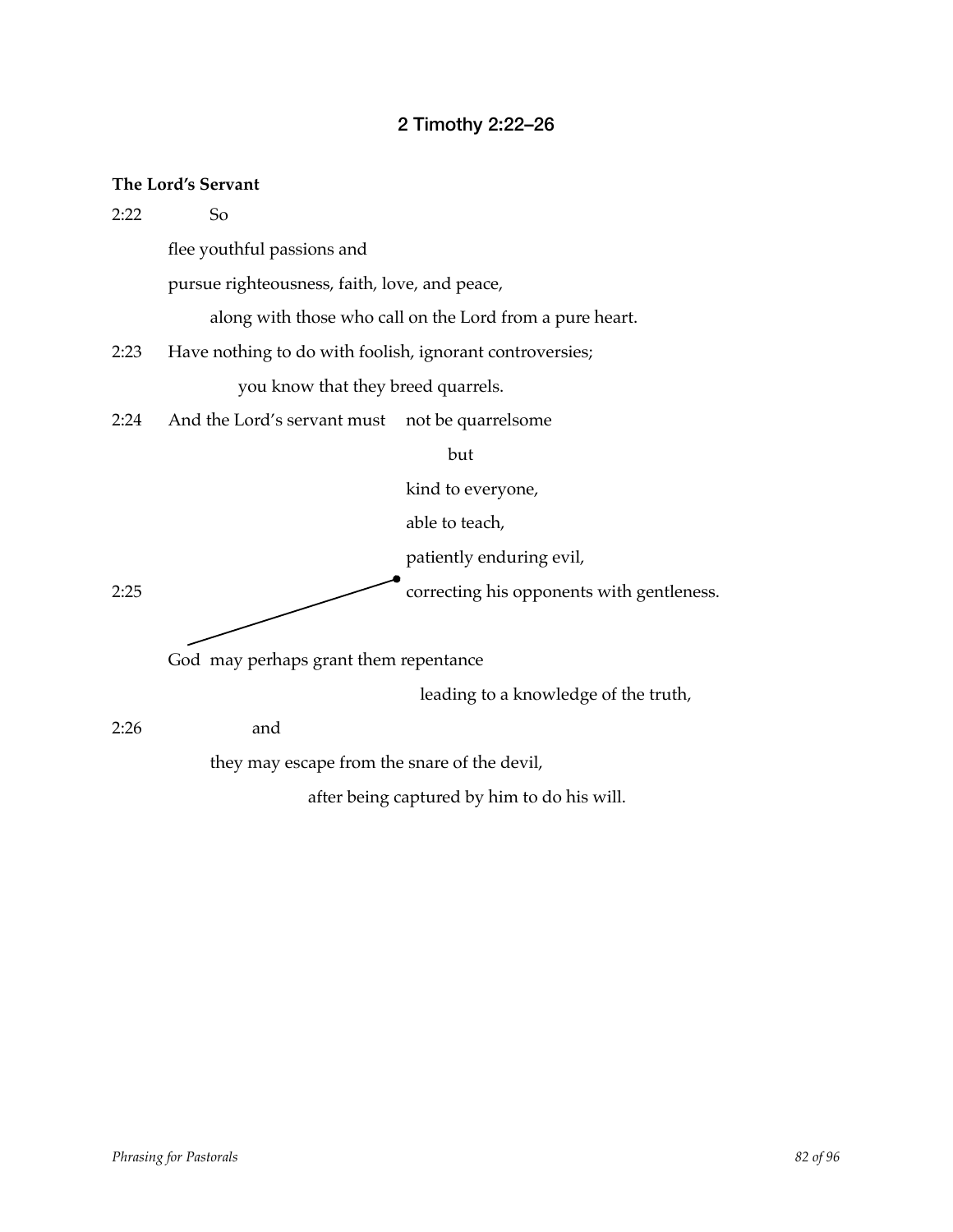# 2 Timothy 3:1–9

| 3:1 | But understand this, |                                                            |
|-----|----------------------|------------------------------------------------------------|
|     |                      | that in the last days there will come times of difficulty. |
| 3:2 | For                  |                                                            |
|     | people will be       | lovers of self,                                            |
|     |                      | lovers of money,                                           |
|     |                      | proud,                                                     |
|     |                      | arrogant,                                                  |
|     |                      | abusive,                                                   |
|     |                      | disobedient to their parents,                              |
|     |                      | ungrateful,                                                |
|     |                      | unholy,                                                    |
| 3:3 |                      | heartless,                                                 |
|     |                      | unappeasable,                                              |
|     |                      | slanderous,                                                |
|     |                      | without self-control,                                      |
|     |                      | brutal,                                                    |
|     |                      | not loving good,                                           |
| 3:4 |                      | treacherous,                                               |
|     |                      | reckless,                                                  |
|     |                      | swollen with conceit,                                      |
|     |                      | lovers of pleasure rather than lovers of God,              |
| 3:5 |                      | having the appearance of godliness, but denying its power. |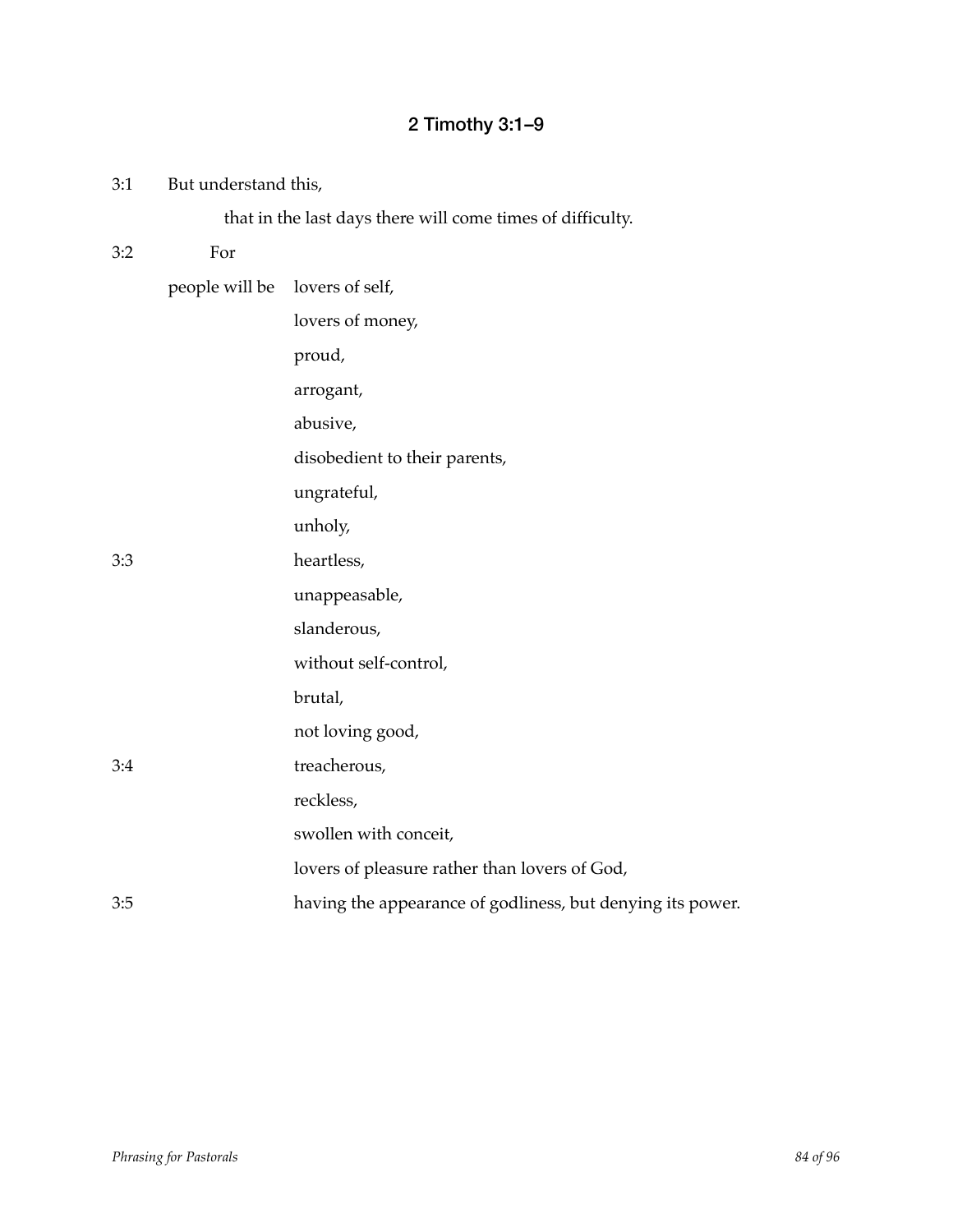Avoid such people.

3:6 ! ! For

among them are those who creep into households and capture weak women,

burdened with sins and led astray by various passions, 3:7  $3.7$  always learning and never able to arrive at a knowledge of the truth. 3:8 Just as Jannes and Jambres opposed Moses, so these men also oppose the truth, men corrupted in mind and disqualified regarding the faith. 3:9 ! ! But

they will not get very far,

for their folly will be plain to all, as was that of those two men.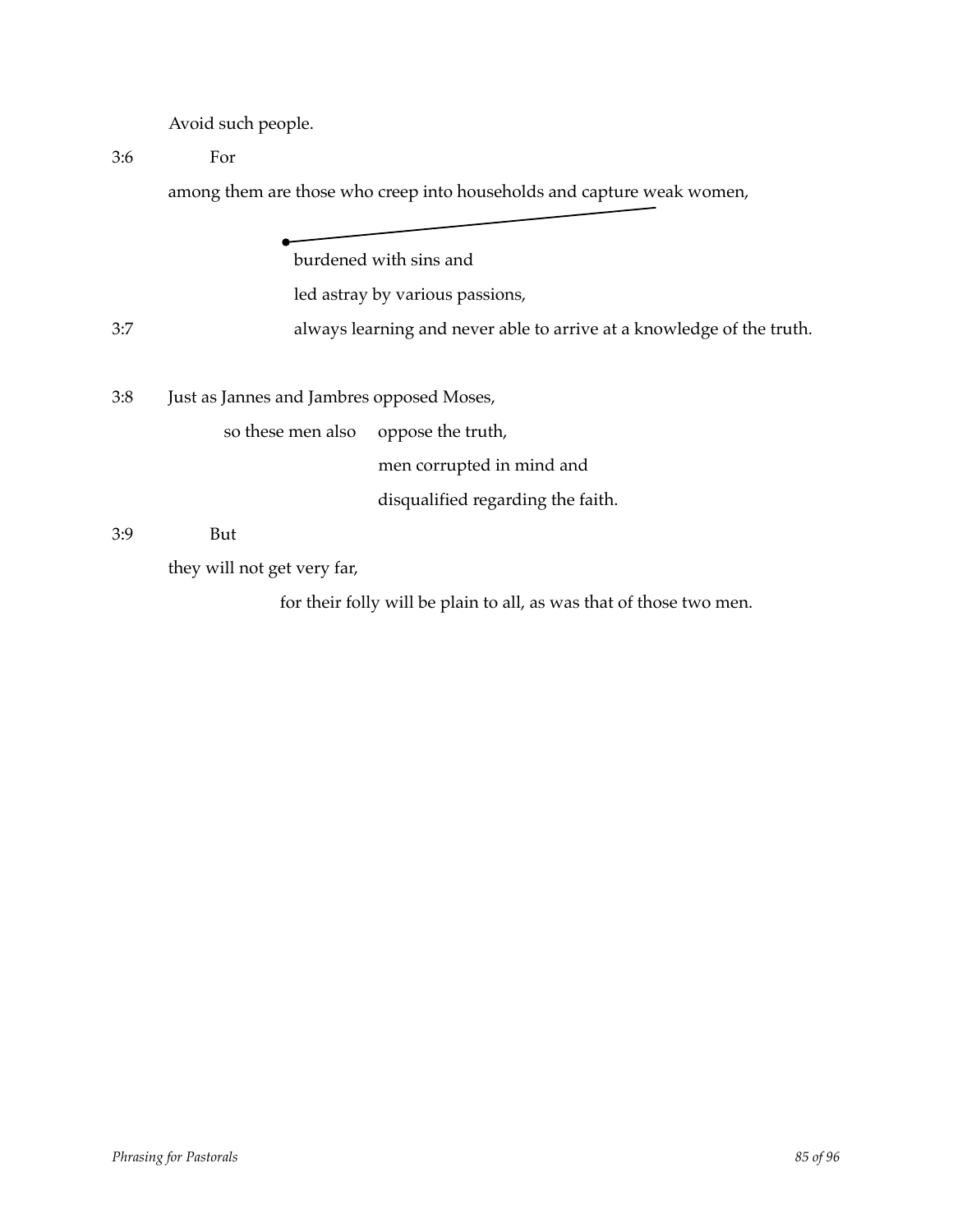## 2 Timothy 3:10-4:8

#### **Persecution will come**

| 3:10 | You, however, have followed my teaching, |                                |
|------|------------------------------------------|--------------------------------|
|      |                                          | my conduct,                    |
|      |                                          | my aim in life,                |
|      |                                          | my faith,                      |
|      |                                          | my patience,                   |
|      |                                          | my love,                       |
|      |                                          | my steadfastness,              |
| 3:11 |                                          | my persecutions and sufferings |

that happened to me at Antioch, at Iconium, and at Lystra—

which persecutions I endured;

yet from them all the Lord rescued me.

3:12 Indeed, all who desire to live a godly life in Christ Jesus will be persecuted, 3:13 while evil people and impostors will go on from bad to worse,

deceiving and being deceived.

#### **Preach the Word**

3:14 **But as for you**,

continue in what you have learned and

have firmly believed,

knowing from whom you learned it

3:15 and how from childhood you have been acquainted with the sacred writings,

which are able to make you wise for salvation through faith in Christ Jesus.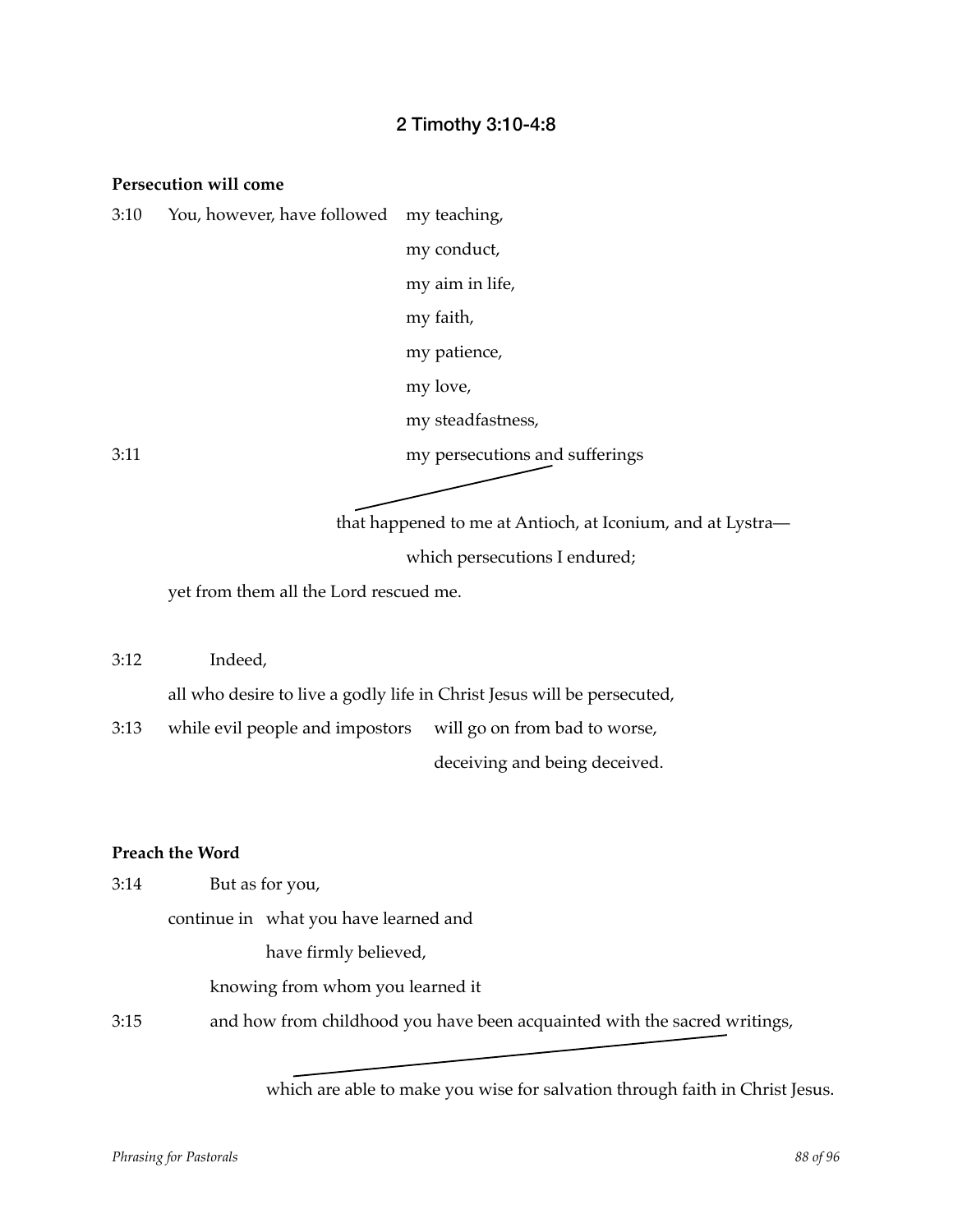3:16 All Scripture is breathed out by God and

profitable for teaching,

for reproof,

for correction, and

for training in righteousness,

3:17 **that the man of God may be competent,** 

equipped for every good work.

4:1 I charge you in the presence of God and

of Christ Jesus,

who is to judge the living and the dead,

and by his appearing

and his kingdom:

4:2 preach the word;

be ready in season and out of season;

reprove, rebuke, and exhort, with complete patience and teaching.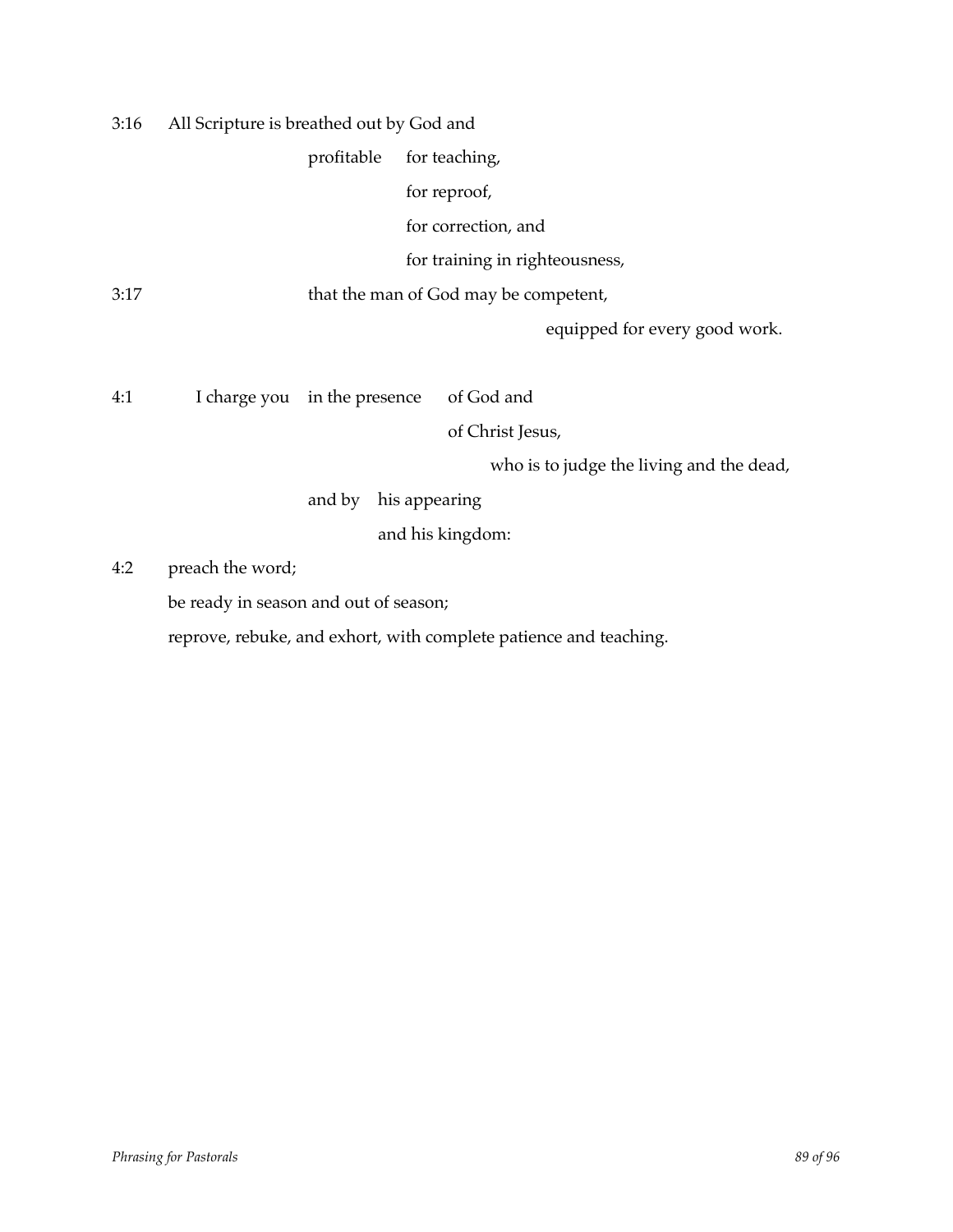## **Reason for Urgency**

| 4:3 | For                                                                           |                                                                |
|-----|-------------------------------------------------------------------------------|----------------------------------------------------------------|
|     |                                                                               | the time is coming when people will not endure sound teaching, |
|     | but                                                                           |                                                                |
|     |                                                                               | having itching ears                                            |
|     | they will                                                                     | accumulate for themselves teachers to suit their own passions, |
| 4:4 |                                                                               | and                                                            |
|     |                                                                               | will turn away from listening to the truth and                 |
|     |                                                                               | wander off into myths.                                         |
| 4:5 |                                                                               | As for you,                                                    |
|     | always be sober-minded,<br>endure suffering,<br>do the work of an evangelist, |                                                                |
|     |                                                                               |                                                                |
|     |                                                                               |                                                                |
|     |                                                                               | fulfill your ministry.                                         |
|     |                                                                               |                                                                |
| 4:6 | For                                                                           |                                                                |
|     |                                                                               |                                                                |

I am already being poured out as a drink offering, and

the time of my departure has come.

- 4:7 I have fought the good fight, I have finished the race, I have kept the faith.
- 4:8 ! ! Henceforth

there is laid up for me the crown of righteousness,

which the Lord  $\ldots$  will award to me on that Day,

the righteous judge

#### and

not only to me

but also to all who have loved his appearing.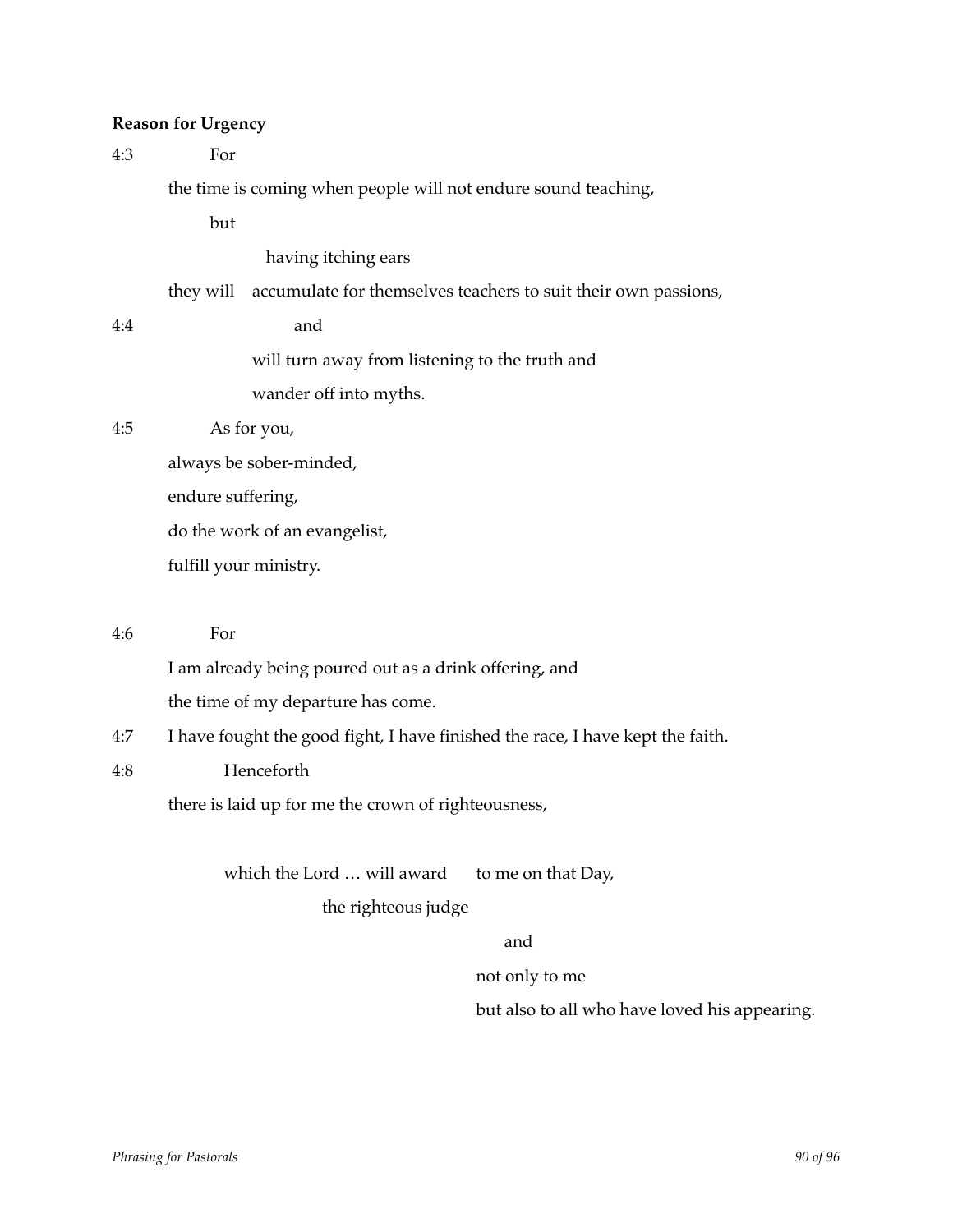# 2 Timothy 4:9–22

## **Final personal comments**

4:9 Do your best to come to me soon.

| 4:10 | For                                                                                                                             |  |  |
|------|---------------------------------------------------------------------------------------------------------------------------------|--|--|
|      | Demas, in love with this present world, has deserted me and gone to Thessalonica.<br>Crescens has gone to Galatia, to Dalmatia. |  |  |
| 4:11 | Luke alone is with me.                                                                                                          |  |  |
|      | Get Mark and bring him with you,                                                                                                |  |  |
|      | for he is very useful to me for ministry.                                                                                       |  |  |
| 4:12 | Tychicus I have sent to Ephesus.                                                                                                |  |  |
| 4:13 | When you come,                                                                                                                  |  |  |
|      | bring the cloak that I left with Carpus at Troas,                                                                               |  |  |
|      | also the books,                                                                                                                 |  |  |
|      | and above all the parchments.                                                                                                   |  |  |
| 4:14 | Alexander the coppersmith did me great harm;                                                                                    |  |  |
|      | the Lord will repay him according to his deeds.                                                                                 |  |  |
| 4:15 | Beware of him yourself,                                                                                                         |  |  |
|      | for he strongly opposed our message.                                                                                            |  |  |
| 4:16 | At my first defense                                                                                                             |  |  |
|      | no one came to stand by me, but all deserted me.                                                                                |  |  |
|      | May it not be charged against them!                                                                                             |  |  |
| 4:17 | But                                                                                                                             |  |  |
|      | the Lord stood by me and strengthened me,                                                                                       |  |  |
|      | so that through me the message might be fully proclaimed                                                                        |  |  |
|      | and all the Gentiles might hear it.                                                                                             |  |  |
|      | So I was rescued from the lion's mouth.                                                                                         |  |  |
| 4:18 | The Lord<br>will rescue me from every evil deed                                                                                 |  |  |
|      | and bring me safely into his heavenly kingdom.                                                                                  |  |  |
|      | To him be the glory forever and ever. Amen.                                                                                     |  |  |
|      |                                                                                                                                 |  |  |